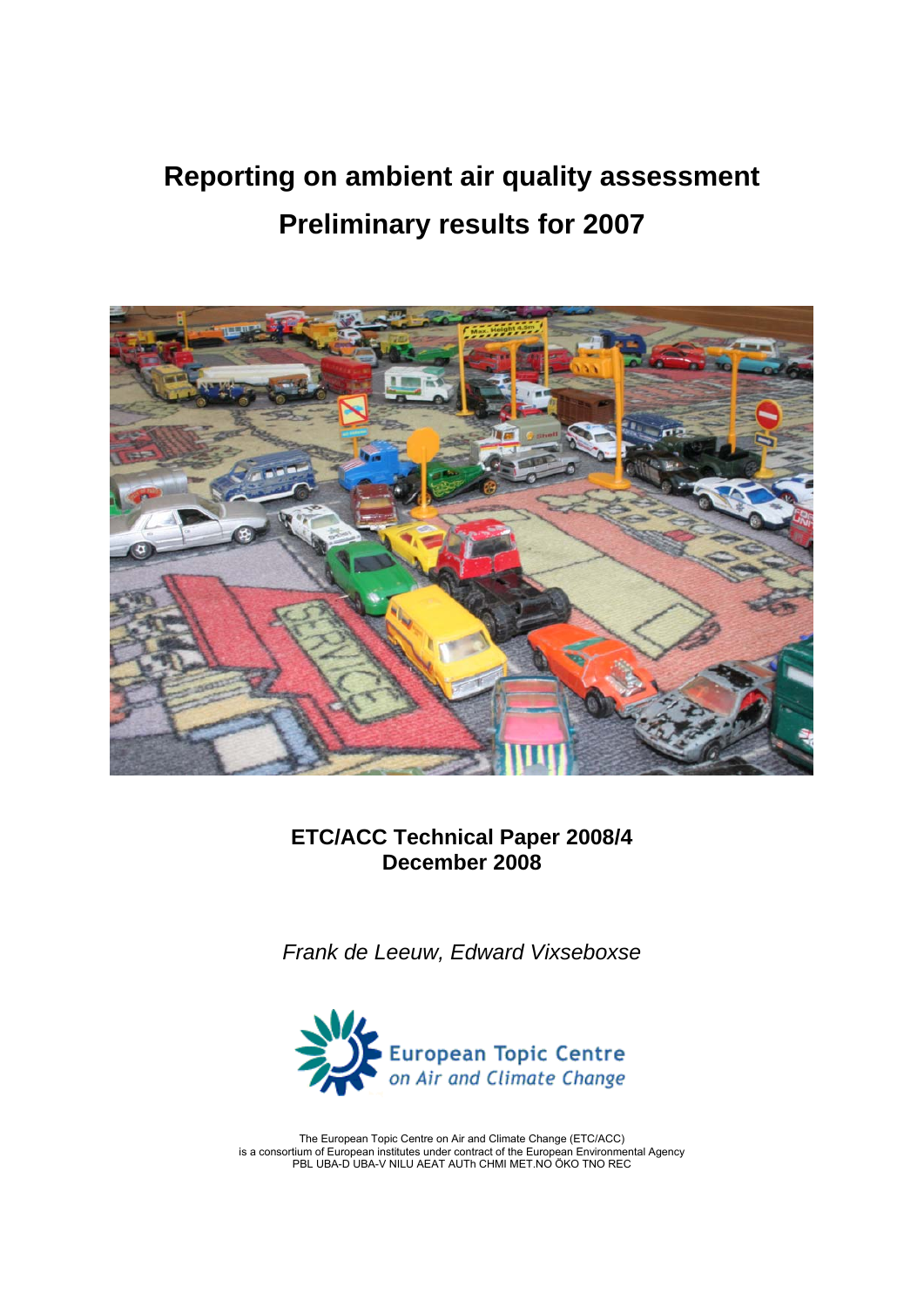*Cover page: Frequently "heavily trafficked urban centre" and the "proximity to a major road" have been indicated as reason for individual exceedances of limit or target values of PM<sub>10</sub>, NO<sub>2</sub> and ozone.* 

*Cover photo © Oscar and Frank de Leeuw, 2008.* 

#### *Author affiliation*

*Frank de Leeuw, Edward Vixseboxse, Netherlands Environmental Assessment Agency (PBL), Bilthoven, The Netherlands.* 

#### **DISCLAIMER**

This ETC/ACC Technical Paper has not been subjected to European Environment Agency (EEA) member country review. It does not represent the formal views of the EEA.

*© ETC/ACC, 2008. ETC/ACC Technical Paper 2008/4. European Topic Centre on Air and Climate Change PO Box 303 3720 AH Bilthoven The Netherlands Phone +31 30 2743550 Fax +31 30 2744433 Email: etcacc@pbl.nl Website http://air-climate.eionet.europa.eu/*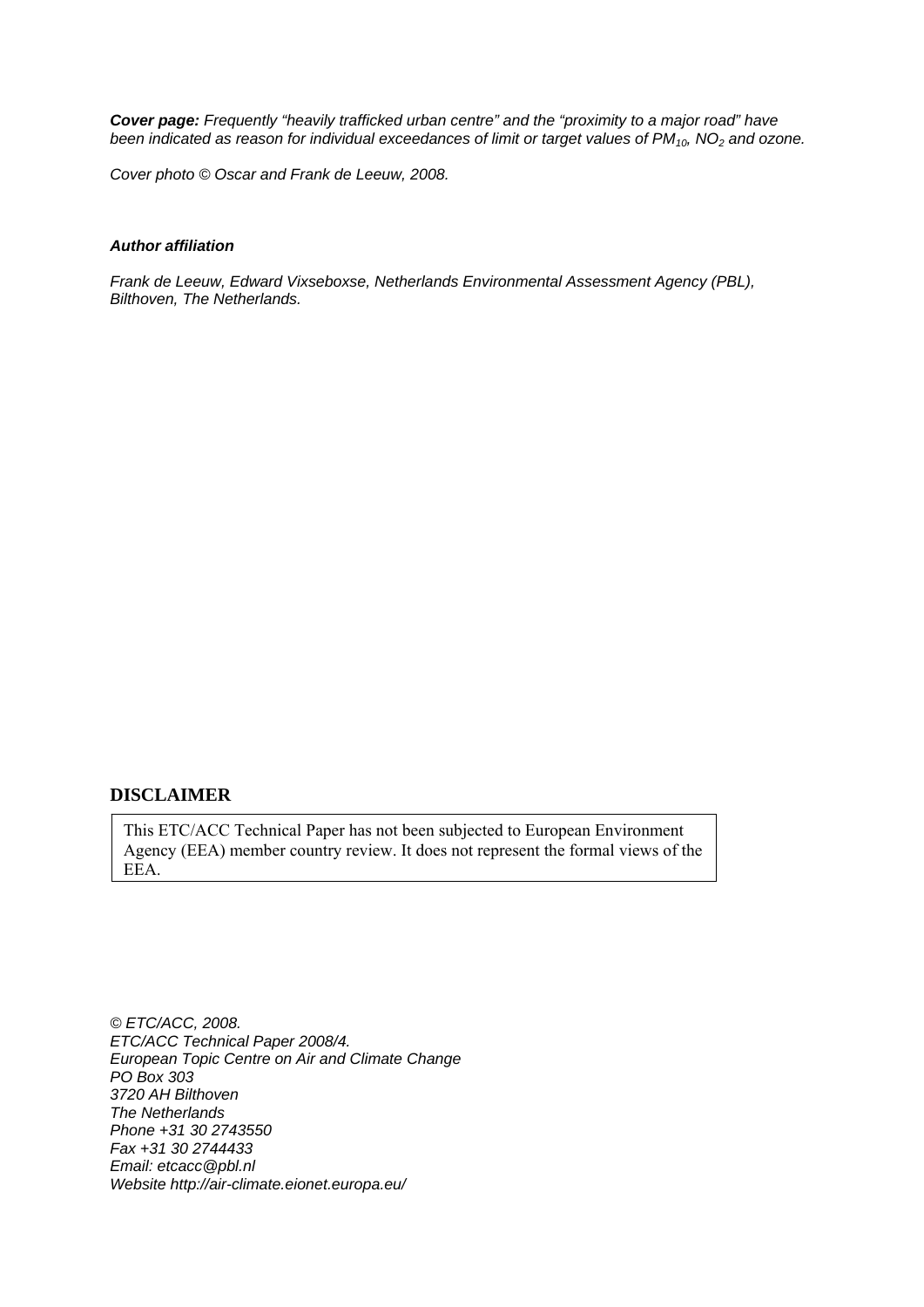# <span id="page-2-0"></span>**Summary**

EU Member States have submitted annual reports on air quality in 2007 to the European Commission under the Air Quality Framework Directive (96/62/EC). The reports were provided in the form of a predefined questionnaire. The present report gives a preliminary overview and analysis of the submitted information.

This report is based on information available at the European Topic Centre on Air and Climate Change (ETC/ACC) on 10 November 2008 (that is, more than one month after the official submission deadline). By that date, questionnaires from Luxembourg, the Netherlands and of several regions within Italy were missing. The conclusions listed here have a preliminary character.

Compared to the reporting on 2006 the number of air quality management zones has reduced significantly. This is especially due to Poland which reduced its number of zones from 362 to 186. The analyses indicate that the designation of zones seems to be incomplete in a number of Member States. Zones designated for the protection of human health should cover the whole territory and the total population of a Member State. 13 Member States have a complete or nearly complete coverage for the seven pollutants having a health related limit or target value. A nearly complete coverage is in general found for sulphur dioxide, nitrogen dioxide,  $PM_{10}$  and ozone (with exceptions for Belgium and Romania). Lower coverages are found in the case of lead, benzene and carbon monoxide. Exceedances of the daily limit value for  $PM_{10}$  remain a problem across the EU in 2007: it has been exceeded in 40% of the zones. Exceedance of the annual limit value plus margin of tolerance for  $NO<sub>2</sub>$ have been reported by 18 of the 25 Member States having submitted information; the hourly limit value of  $NO<sub>2</sub>$  is less stringent but still 9 Member States report exceedances in one or more of their zones. Exceedances of the target values of ozone have been reported by 18 Member States; the health related target value is exceeded in 45% of the zones.

Exceedances of the limit values of  $SO<sub>2</sub>$  were reported in total in 10 (hourly limit value) and 11 (daily limit value) zones in Bulgaria, Czech Republic, Spain, France, Portugal and Poland.

Problems with benzene have been indicated by Greece, Italy and Poland. Only Belgium and Bulgaria reported high concentrations of lead above the limit values. Carbon monoxide is a problem in three zones in three Member States (Bulgaria, Italy and Romania).

Voluntary information on the pollutants of the 4<sup>th</sup> DD has been provided by 14 Member States. For the heavy metals (arsenic, cadmium, nickel) a limited number of non-complying zones has been reported. The largest problems have been observed for benzo(a)pyrene: non-compliance areas are found in 7 Member States.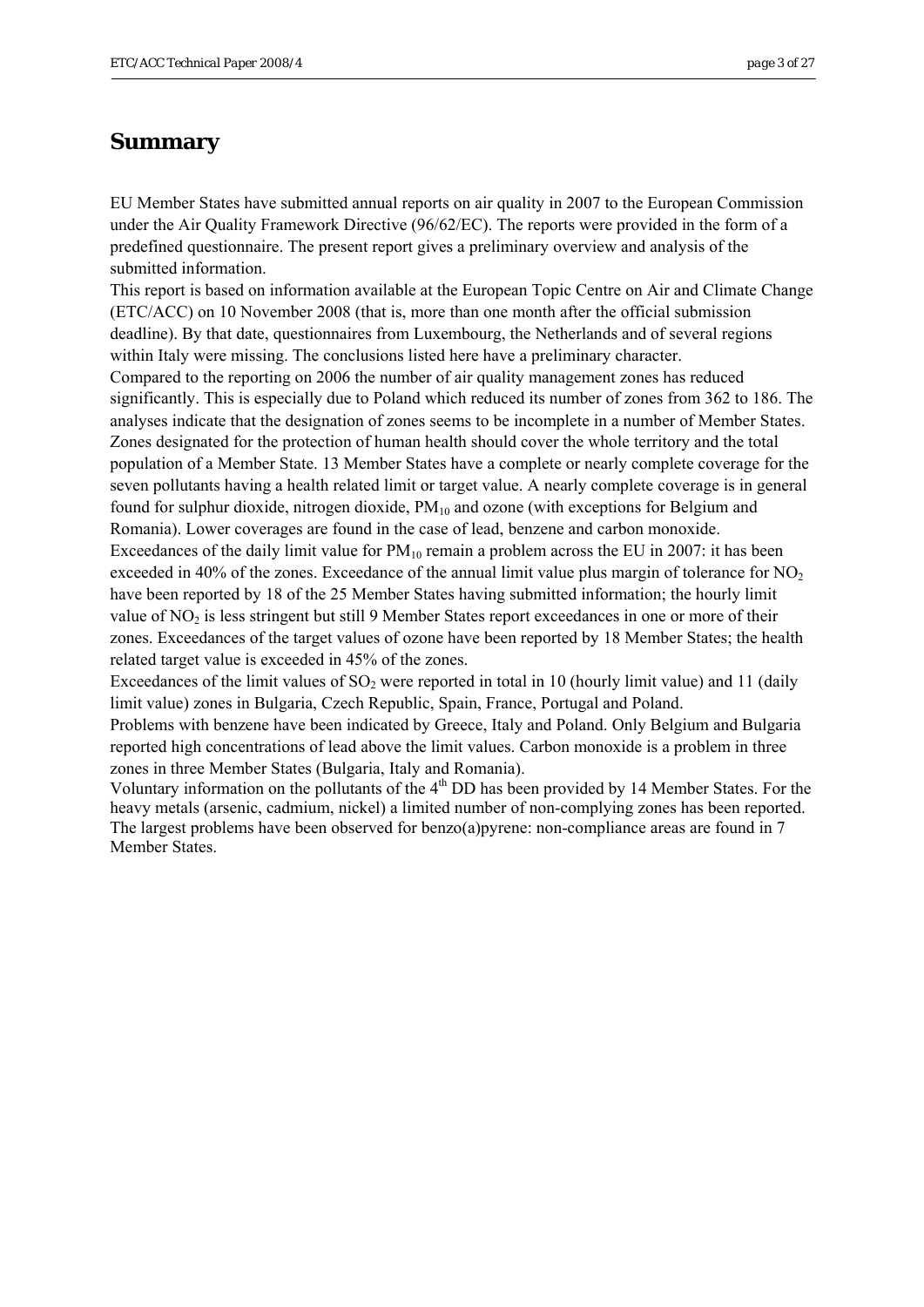# Table of contents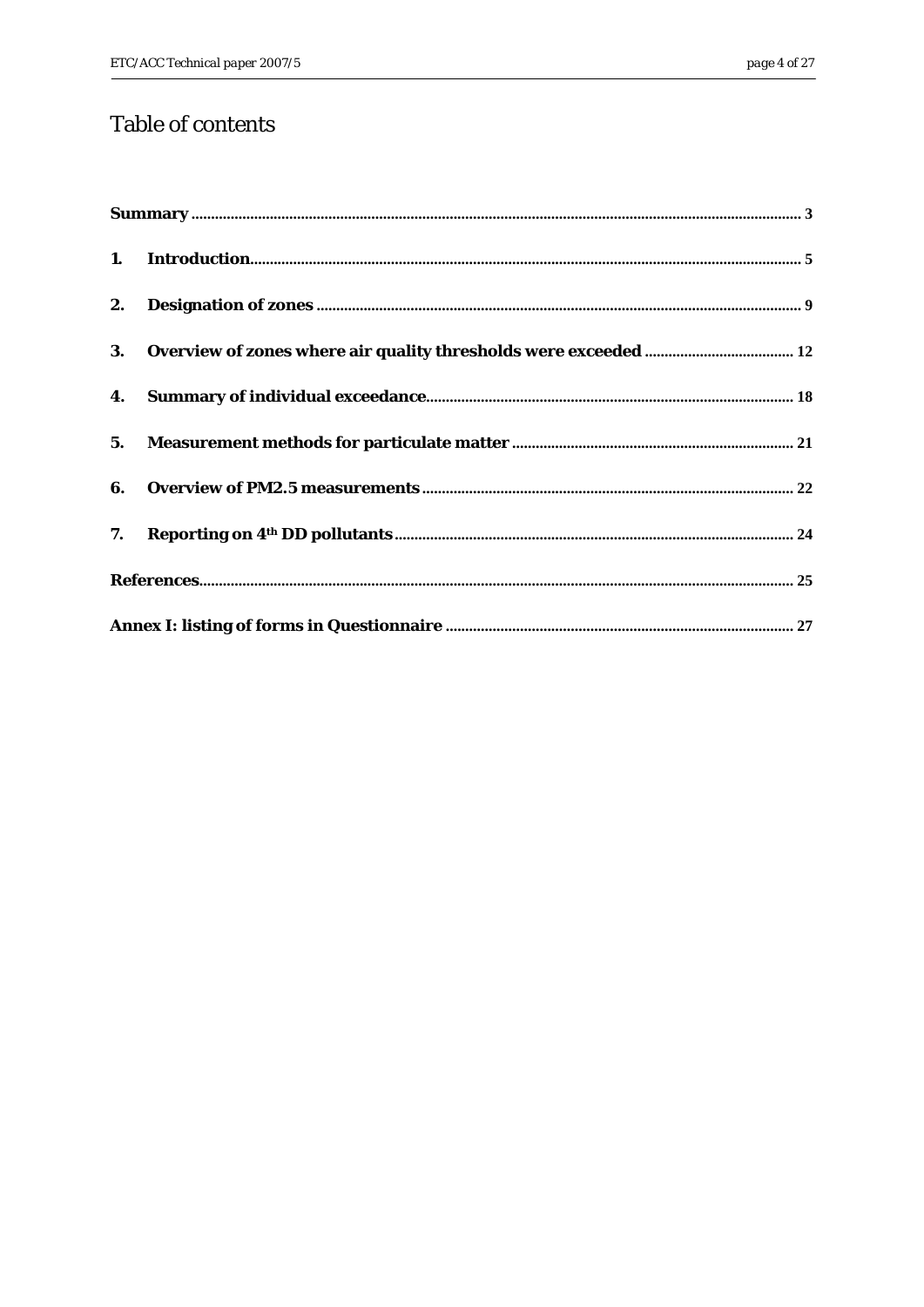# <span id="page-4-0"></span>**1. Introduction**

This document gives a first preliminary overview of the annual reports by Member States to the European Commission on the results of the assessment of their air quality in 2007. These reports have been submitted under the Air Quality Framework Directive<sup>[1](#page-4-1)</sup>, following Commission Decision  $2004/461/EC<sup>2</sup>$  $2004/461/EC<sup>2</sup>$ , which specifies the information to be sent in detail and provides a set of forms to be filled in. In the remaining of this report this Decision will be called 'the questionnaire' or, when the context is not directly clear, 'the AQ questionnaire'.

This report has been prepared by the European Topic Centre on Air and Climate Change (ETC/ACC) of the European Environment Agency upon a request of DG Environment. A more extensive analysis of the 2007-questionnaire is foreseen to be available by November 2009. Assessments of the air quality in zones in the EU Member States based on the questionnaire for the years 2001-2006 are available from the web site of DG Environment<sup>[3](#page-4-3)</sup>.

Modification of the questionnaire and related guidance has been prepared to enable reporting of 4th Daughter Directive<sup>[4](#page-4-4)</sup> on a voluntary basis already for the reporting year 2007. This reporting will become mandatory in 2009. The only changes introduced in the questionnaire are the inclusion of relevant forms covering monitoring of arsenic (As), nickel (Ni), cadmium (Cd), mercury (Hg), benzo(a)pyrene (BaP) and related polycyclic aromatic hydrocarbons (PAH) in ambient air and deposition, and the recommendation on reporting of zones as endorsed already in the past by CAFE Steering Group. The updated questionnaire and guidance document have been made available at the website of DGEnvironment<sup>[3](#page-4-0)</sup>.

#### **Member State reports addressed in this document**

This document primarily deals with the reports by the EU Member States on the year 2007 submitted under the First Daughter Directive<sup>[5](#page-4-5)</sup>, the Second Daughter Directive<sup>[6](#page-4-6)</sup> and the Third Daughter Directive<sup>[7](#page-4-7)</sup>. Member States were free to continue to use the original questionnaire under decision 2004/461/EC, but have been encouraged to use the new questionnaire even if no information of the assessment under 4th Daughter Directive is provided, as the new questionnaire has minor modifications on Form 0 and Form  $2<sup>8</sup>$  $2<sup>8</sup>$  $2<sup>8</sup>$  to facilitate submission and processing.

The assessments in this report are based on the information received by ETC/ACC before 10 November 2008 (that is, four weeks after the first feedback (see below) and more than one month after the official deadline of September 2008). At that moment Luxembourg and the Netherlands have not submitted any information. Italy has delivered parts of the questionnaire: from 16 of the 21 regions/provinces a separate questionnaire has been received, see Figure 1. Gibraltar submitted its questionnaire separately from the UK. Separate (regional) questionnaires from one Member State complicate and delay the processing of the data. This is for example illustrated by the fact that two Italian regions (Campania and Friuli - Venezia Giulia) use identical zone codes. In contrast to earlier years, no voluntary submission from Norway and Iceland has been received.

 $\frac{1}{1}$ Council Directive 96/62/EC on ambient air quality assessment and management.

 $\overline{2}$  Commission Decision 2004/461/EC laying down an AQ questionnaire to be used for annual reporting on ambient air quality assessment under Council Directives 96/62/EC and 1999/30/EC and under Directives 2000/69/EC and 2002/3/EC of the European Parliament and of the Council.

<sup>3</sup> http://ec.europa.eu/environment/air/quality/legislation/reporting.htm

<sup>4</sup> Council Directive 2004/107/EC relating to arsenic, cadmium, mercury nickel and polycyclic hydrocarbons in ambient air.

<sup>5</sup> Council Directive 1999/30/EC relating to limit values for sulphur dioxide, nitrogen dioxide and oxides of nitrogen, particulate matter and lead in ambient air (amended by Commission Decision 2001/744/EC).

<sup>6</sup> Directive 2000/69/EC relating to limit values of benzene and carbon monoxide in ambient air.

<sup>7</sup> Directive 2002/3/EC relating to ozone in ambient air.

<span id="page-4-8"></span><span id="page-4-7"></span><span id="page-4-6"></span><span id="page-4-5"></span><span id="page-4-4"></span><span id="page-4-3"></span><span id="page-4-2"></span><span id="page-4-1"></span><sup>8</sup> See Annex I for a listing of the forms in the questionnaire.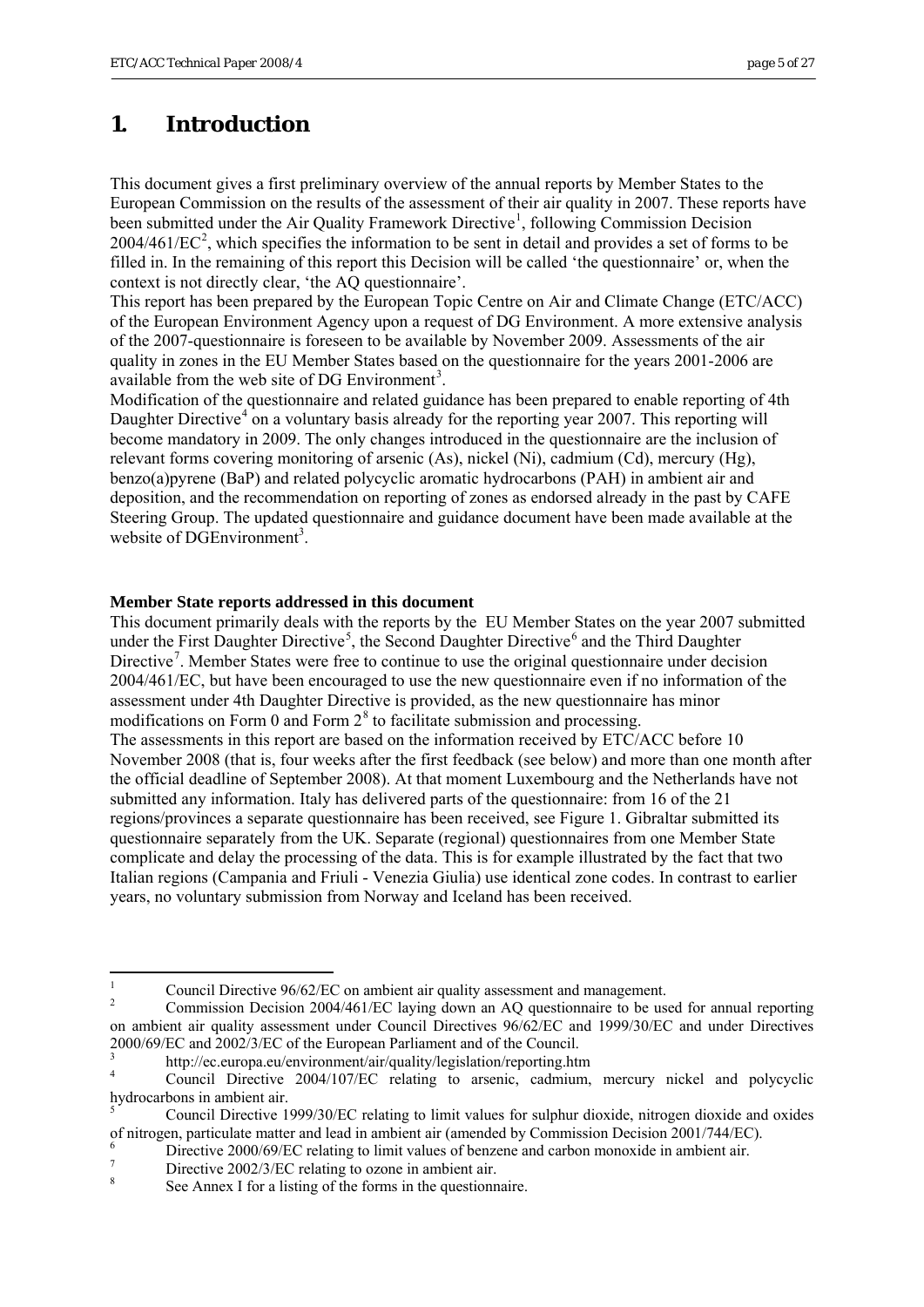

*Figure 1. The 5 Italian regions for which no information has been received by 10 November 2008 are red shaded.* 

All questionnaires have been uploaded by the MS on Reportnet CDR. On 8 October 2008 the ETC/ACC has send out a mailing to all contact persons to acknowledge the receipt of the questionnaire. In this mailing a table which summarizes for each (sub)form the number of reported items (e.g., number of zones, number of stations, number of exceedances). MS were invited to check this table and to inform the ETC/ACC in case of misinterpretations from our side (in particular those related to the interpretation of incorrect pollutant codes used in Form 2). Some MS used this option and provided a revised questionnaire or form(s). All updates received before 10 November have been included in this analysis. Note that this feedback concerned the *quantity* not the *quality* or consistency of the information in the questionnaire. A content-oriented feedback is foreseen in the beginning of 2009 when a match with the EoI information can be made (see below). It should be noted that the feedback provided to ETC/ACC or upload to CDR do not constitute official resubmission to the Commission – notification must be provided to the Commission for that purpose.

#### **Reporting under the Exchange of Information Decision**

In parallel to the reporting under the Framework Directive, which mainly focuses on compliance checking with obligations under the air quality directives, such as limit values, Member States are sending detailed information from their monitoring networks each year under the Exchange of Information Decision (EoI)<sup>[9](#page-5-0)</sup>. These extensive reports contain to a large extent individual 'raw' data (e.g. all hourly concentrations) and include extensive complementary information about the monitoring stations (metadata). The ETC/ACC publishes annually an assessment of these reports (see, for the assessment of the 2006-data: Mol et al., 2008). To avoid duplicate reporting by Member States, some of the data that are needed for evaluating the reports under the Framework Directive (particularly the meta-information on monitoring stations) are only sent under the EoI. All monitoring stations used for compliance checking under the FWD have to be included in the set of monitoring stations submitting raw data under the EoI. Deadline for submitting the EoI information is 1 October. The processing of the 2007 EoI-data is in full progress while preparing this report and is therefore not yet available. Assessment of those parts of the questionnaire related to monitoring stations has to be postponed until the EoI reporting cycle is finished. These aspects will be discussed in the final assessment report (October 2009).

<span id="page-5-0"></span><sup>-&</sup>lt;br>9 Council Decision 97/101/EC establishing a reciprocal exchange of information and data from network and individual stations measuring ambient air pollution within the Member States (amended by Commission Decision 2001/752/EC).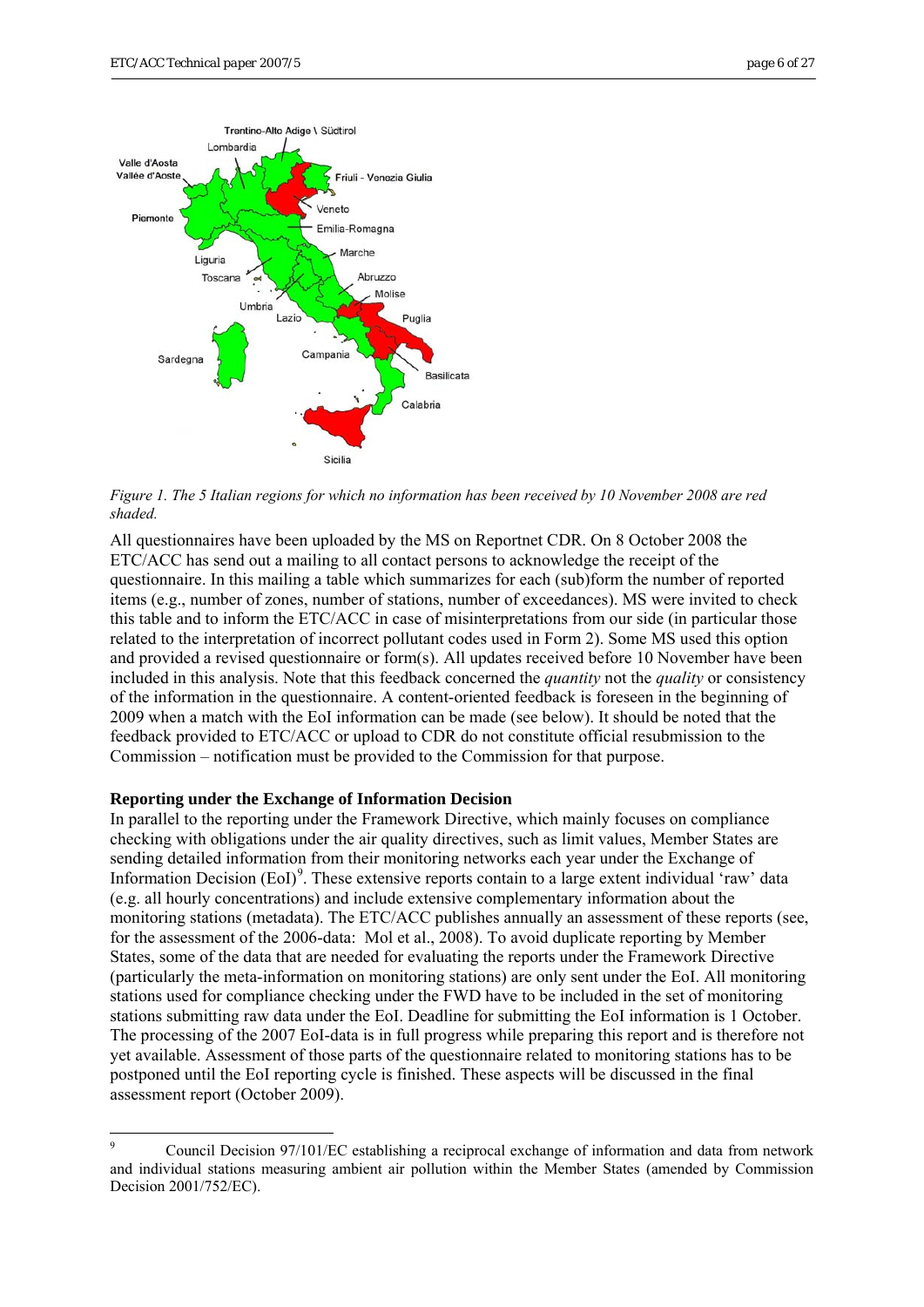#### **Quality of the data received and implications for this overview**

To facilitate the submission of the data, the Commission has made the AQ questionnaire available to the Member States in Excel format. This format does not reject erroneous data, and during the processing numerous small errors, e.g. spurious spaces, had to be removed before all reports could be joined in a database. A second form of trivial errors is the use of other symbols than prescribed in the questionnaire or its guidelines, for example, ticking an "x" or "+" in stead of the prescribed "y"; using a comma as separator while the semi-colon is prescribed. Although in general the information is unambiguous, a time consuming correction of this type of errors is necessarily for an automatic processing of the data.

There were also errors that required more insight for correction, such as inconsistent use of zone and pollutant codes or use of codes that were not allowed. Another difficult type of error is that MS do not use the same codes for stations in the AQ questionnaire and EoI reports.

#### **Abbreviations used**

*Member States have been abbreviated following the ISO3166-1 country alpha-2 code<sup>1</sup> :*

Austria: AT; Belgium: BE; Bulgaria: BG; Cyprus: CY; Czech Republic: CZ; Denmark: DK; Estonia: EE; Finland: FI; France: FR; Germany: DE; Greece: GR; Hungary: HU; Ireland: IE; Italy: IT; Latvia: LV; Lithuania: LT; Luxembourg: LU; Malta: MT; Netherlands: NL; Poland: PL; Portugal: PT; Slovakia: SK;<br>Slovenia: SI; Spain: ES; Sweden: SE; United Kingdom: GB<sup>2</sup>, and Iceland: IS and Norway: NO.

| AQ questionnaire  | Questionnaire on air quality set out by Commission Decision 2004/461/EC                                     |
|-------------------|-------------------------------------------------------------------------------------------------------------|
| As                | Arsenic                                                                                                     |
| B(a)P             | Benzo(a)pyrene                                                                                              |
| Cd                | Cadmium                                                                                                     |
| CO                | Carbon monoxide                                                                                             |
| Eol               | Exchange of Information Decision: Council Decision 97/101/EC, amended by<br>Commission Decision 2001/752/EC |
| <b>EU27</b>       | The 27 EU Member States after accession of 12 new Member States in 2004 and<br>2007                         |
| LAT               | Lower assessment threshold                                                                                  |
| <b>LTO</b>        | Long Term Objective $(O_3)$                                                                                 |
| LV                | Limit value                                                                                                 |
| <b>MOT</b>        | Margin of Tolerance                                                                                         |
| <b>MS</b>         | Member State(s)                                                                                             |
| Ni                | <b>Nickel</b>                                                                                               |
| NO <sub>2</sub>   | Nitrogen dioxide                                                                                            |
| NO <sub>x</sub>   | Nitrogen oxides                                                                                             |
| O <sub>3</sub>    | Ozone                                                                                                       |
| <b>PAH</b>        | Polycyclic Aromatic Hydrocarbons                                                                            |
| Pb                | Lead                                                                                                        |
| $PM_{10}$         | Particulate matter composed of particles smaller than 10 micrometer in<br>aerodynamic diameter              |
| PM <sub>2.5</sub> | Particulate matter composed of particles smaller than 2.5 micrometer in<br>aerodynamic diameter             |
| questionnaire     | Questionnaire on air quality set out by Commission Decision 2004/461/EC                                     |
| SO <sub>2</sub>   | Sulphur dioxide                                                                                             |
| <b>TV</b>         | Target value                                                                                                |

**Notes** 

1: see <http://www.iso.ch/iso/en/prods-services/iso3166ma/02iso-3166-code-lists/index.html>

2. Including Gibraltar.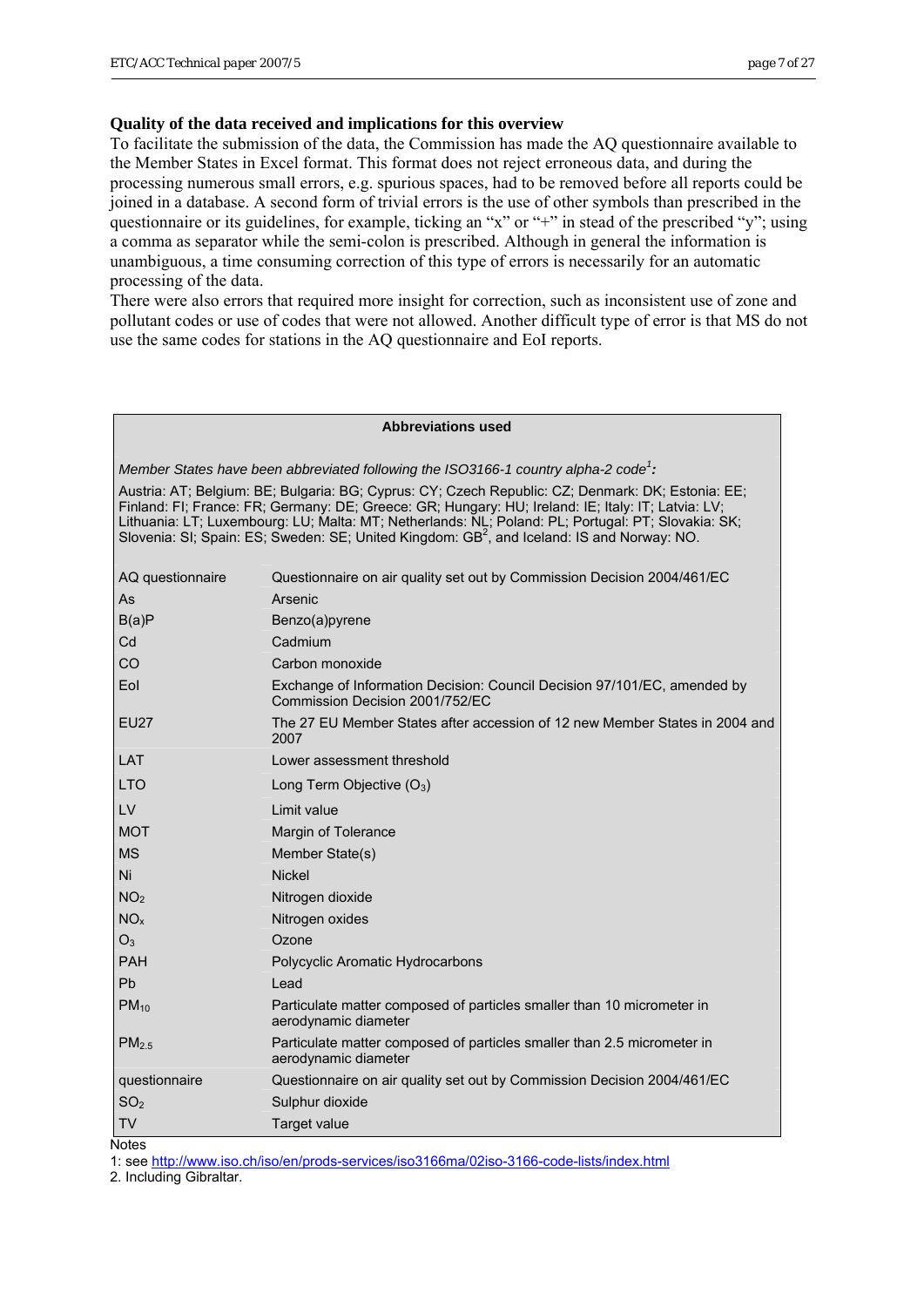<span id="page-7-0"></span>It is most likely that we made mistakes while making corrections or completing the missing information. In view of these corrections and remaining mistakes, this preliminary report provides only a statistical overview of the air quality status at the national level. Not all aspects of the questionnaire will be discussed here. Focus will be on the designation of zones and their air quality status. The number and reasons of exceedances of the limit or target values will be briefly discussed. In Chapter 6 a summary of the  $PM_{2.5}$  concentrations as measured in 2007 will be presented. In Chapter 7 the voluntary reporting on the 4th DD pollutants is presented. More detailed information will be presented in the final report.

#### *Disclaimer*

This report contains summary information based on data delivered before 10 November, that is, within four weeks after the first feedback action. Revisions or new data<sup>[1](#page-7-0)0</sup> received after this date will be included in the final assessment report. The information describing the situation in 2007 is based on the submitted information only. Information submitted under the EoI is being processed and is therefore not yet available as additional input in the assessment. For processing the information, the ETC/ACC has, where needed, corrected or completed the information. Due to time constraints the Member States have not been consulted in this process. Hence, this report should be regarded as preliminary and it cannot be used for legal compliance checking.

 $10\,$ While preparing this report revised or additional information has been received from Sweden, the Netherlands and the Italian regions Veneto, Molise, Puglia and Sicilia.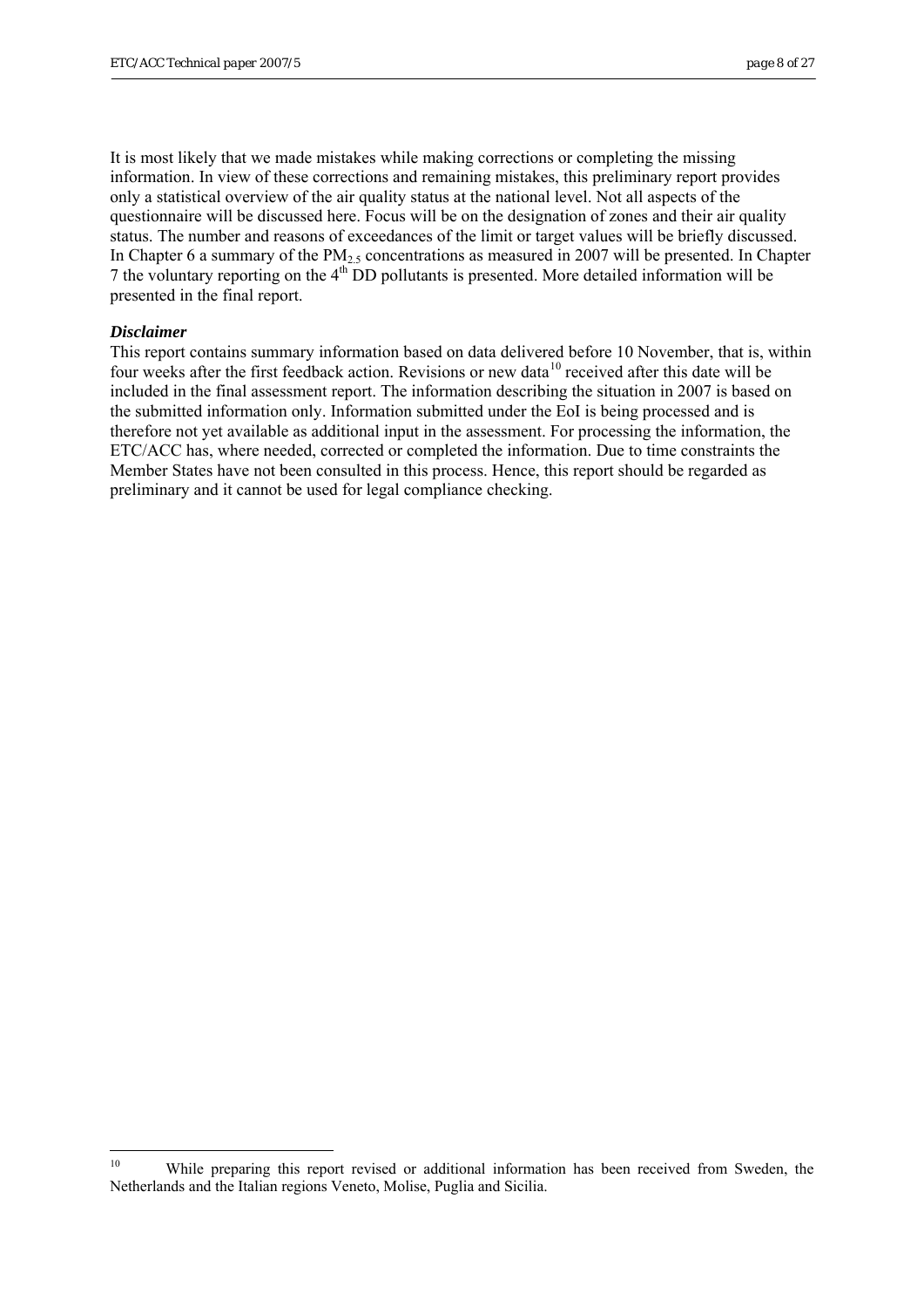# <span id="page-8-0"></span>**2. Designation of zones**

Designated zones in the Member States to assess and manage air quality vary widely dependant on the chosen variable: size, population, measured individual pollutant or types of protection targets. Member States are free in defining their own zone structure and characteristics (population and area) which make mutual comparison of final results between countries more difficult. Delimitations of zones may differ between different pollutants in order to optimize management of air quality due to differences in sources and abatement strategies.

Table 1 gives an overview of the total number of zones defined for 2007 (Form 2). The total number of 868 zones is lower than in 2006 (1056 zones, Vixseboxse and de Leeuw, 2008). This difference is mainly caused by a re-definition of the zones in Poland: the number of zones has been reduced from 362 to 186. Minor changes have been observed in Denmark (minus 7 zones), France (minus 7 zones), Romania (plus 17 zones). However, similar numbers as last year does not necessarily imply that the designation of zones is similar in both years as zone boundaries or designation between pollutants may have been changed.

| Table 1. Number of zones per Member State in 2007, including the designation of the zones for |  |
|-----------------------------------------------------------------------------------------------|--|
| individual pollutants or types of protection targets.                                         |  |

|                        |                           | SO <sub>2</sub> |                  | NO <sub>2</sub>         | <b>NOx</b>     |                           |                |                         |                         |                         |
|------------------------|---------------------------|-----------------|------------------|-------------------------|----------------|---------------------------|----------------|-------------------------|-------------------------|-------------------------|
|                        | Total<br>(a)              | health          | ecosyst<br>em    | health                  | vegetat<br>ion | <b>PM10</b>               | Pb             | benzen<br>$\mathbf e$   | CO                      | O <sub>3</sub>          |
| AT                     | 19                        | 11              | 8                | 11                      | 8              | 11                        | 11             | 11                      | 11                      | 11                      |
| <b>BE</b>              | 18                        | 12              | $\pmb{0}$        | 11                      | 0              | 11                        | 13             | 5                       | $\overline{7}$          | 6                       |
| <b>BG</b>              | $\,6$                     | 6               | $\mathbf{1}$     | 6                       | $\mathbf{1}$   | 6                         | 6              | $\mathbf 5$             | 6                       | 6                       |
| <b>CY</b>              | $\mathbf{1}$              | $\mathbf{1}$    | 1                | $\mathbf{1}$            | $\mathbf{1}$   | $\mathbf{1}$              | $\mathbf{1}$   | 1                       | $\mathbf{1}$            | $\mathbf{1}$            |
| CZ                     | 15                        | 15              | 15               | 15                      | 15             | 15                        | 15             | 15                      | 15                      | 15                      |
| DE                     | 120                       | 79              | 15               | 85                      | 15             | 82                        | 72             | 84                      | 84                      | 63                      |
| DK                     | $\mathsf 3$               | 3               | 3                | 3                       | $\mathbf{1}$   | $\ensuremath{\mathsf{3}}$ | 3              | $\mathbf{1}$            | 3                       | $\mathfrak{S}$          |
| EE                     | $\overline{4}$            | 4               | $\overline{4}$   | $\overline{4}$          | 4              | $\overline{\mathbf{4}}$   | $\overline{4}$ | 3                       | $\overline{\mathbf{4}}$ | $\overline{\mathbf{4}}$ |
| ES                     | 138                       | 138             | 36               | 138                     | 37             | 138                       | 138            | 138                     | 138                     | 138                     |
| FI.                    | 18                        | 14              | $\mathbf{1}$     | 14                      | $\mathbf{1}$   | 14                        | 14             | 3                       | 14                      | $\overline{a}$          |
| <b>FR</b>              | 81                        | 81              | 75               | 81                      | 75             | 80                        | 45             | 53                      | 57                      | 77                      |
| GB                     | 44                        | 44              | 44               | 44                      | 44             | 44                        | 44             | 44                      | 44                      | 44                      |
| <b>GR</b>              | $\overline{4}$            | 4               | 4                | 4                       | 4              | $\overline{\mathbf{4}}$   | 0              | $\mathbf{1}$            | 4                       | 4                       |
| HU                     | 11                        | 11              | 0                | 11                      | 0              | 11                        | 11             | 11                      | 11                      | 11                      |
| IE                     | $\overline{\mathbf{4}}$   | 4               | 1                | 4                       | $\mathbf{1}$   | $\overline{4}$            | 4              | $\overline{\mathbf{4}}$ | $\overline{\mathbf{4}}$ | $\overline{4}$          |
| $\mathsf{I}\mathsf{T}$ | 115                       | 77              | 54               | 105                     | 75             | 97                        | 42             | 76                      | 87                      | 83                      |
| LT                     | $\ensuremath{\mathsf{3}}$ | 3               | $\mathbf{1}$     | 3                       | 0              | $\ensuremath{\mathsf{3}}$ | 3              | $\mathsf 3$             | $\mathsf 3$             | $\mathfrak{S}$          |
| LU                     | na                        | na              | na               | na                      | na             | na                        | na             | na                      | na                      | na                      |
| LV                     | $\overline{\mathbf{c}}$   | $\overline{2}$  | $\overline{c}$   | $\overline{\mathbf{c}}$ | $\overline{c}$ | $\overline{\mathbf{c}}$   | $\overline{2}$ | $\overline{c}$          | $\mathbf{1}$            | $\overline{c}$          |
| MT                     | $\overline{2}$            | $\overline{2}$  | $\mathbf{1}$     | $\overline{2}$          | $\mathbf{1}$   | $\overline{c}$            | $\mathbf{1}$   | $\overline{c}$          | 1                       | $\overline{c}$          |
| <b>NL</b>              | na                        | na              | na               | na                      | na             | na                        | na             | na                      | na                      | na                      |
| PL                     | 186                       | 170             | 125              | 170                     | 125            | 170                       | 170            | 170                     | 170                     | 28                      |
| PT                     | 27                        | 25              | 8                | 25                      | 8              | 25                        | $\mathbf{1}$   | $\mathbf{1}$            | 1                       | 25                      |
| <b>RO</b>              | 21                        | 21              | 1                | 20                      | $\mathbf{1}$   | 21                        | 21             | 19                      | 20                      | $\overline{\mathbf{4}}$ |
| <b>SE</b>              | 6                         | 6               | 6                | 6                       | 6              | 6                         | $\overline{c}$ | 6                       | 3                       | 6                       |
| SI                     | $\boldsymbol{9}$          | 9               | $\boldsymbol{9}$ | 8                       | 8              | 6                         | 6              | 6                       | 6                       | 6                       |
| SK                     | 11                        | 10              | 10               | 10                      | 10             | 10                        | $\overline{7}$ | 10                      | 10                      | $\overline{c}$          |
| <b>EU27</b>            | 868                       | 752             | 425              | 783                     | 443            | 770                       | 636            | 674                     | 705                     | 550                     |

(a) *Total* refers here to the total number of designated zones in a Member States. As for each pollutant/protection target a different set of zones might be defined, the total equals or is larger than the number of zones per pollutant per protection target.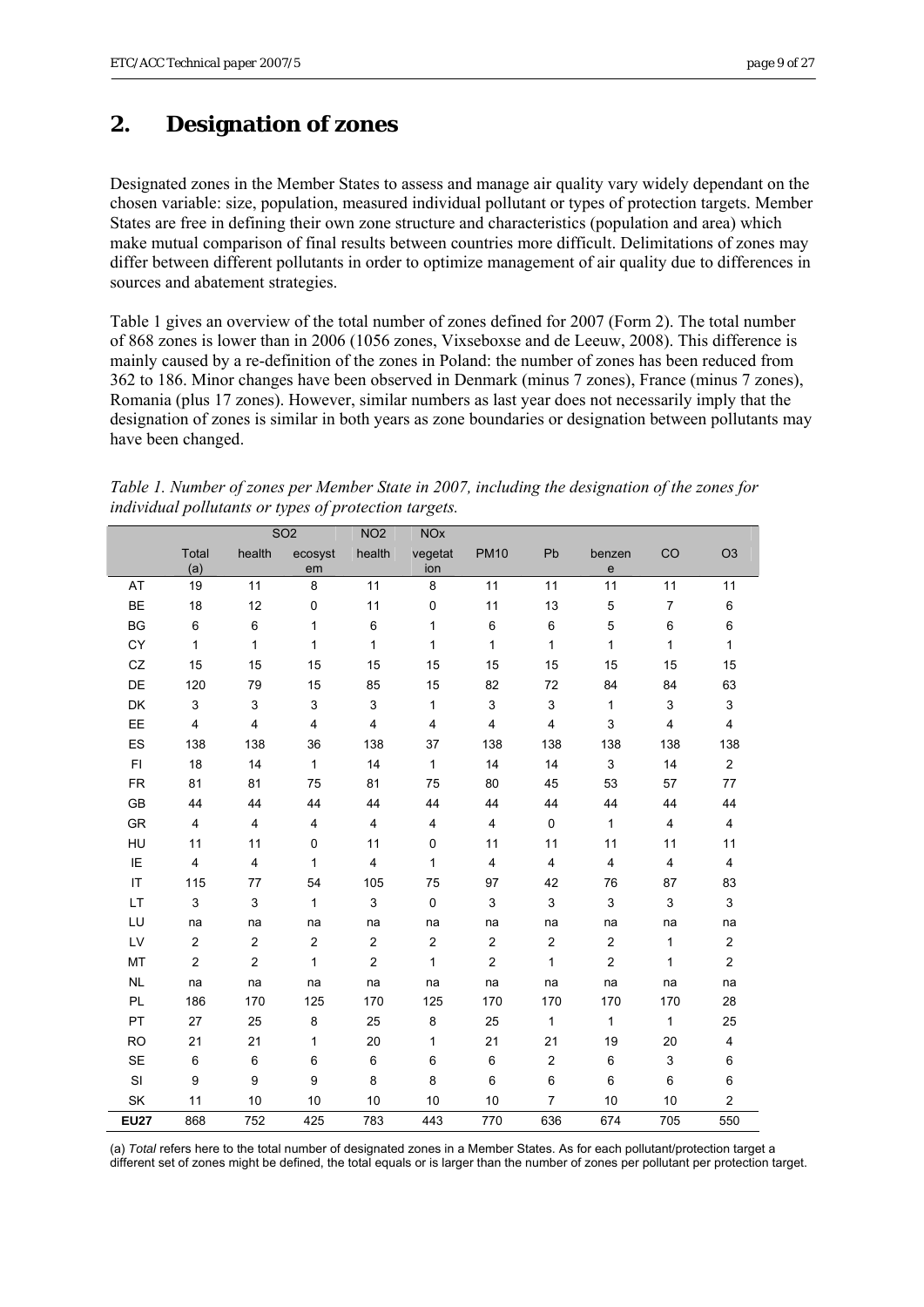1

<span id="page-9-0"></span>The lowest number of zones is found for the two objectives related to the protection of ecosystems and/or vegetation. In relation to the protection of health, the number of zones defined for  $SO_2$ ,  $NO_2$ and  $PM_{10}$  tends to be higher than for the other four pollutants.

In the EU27 about 25-30% of the zones has been given the status of *agglomeration[11](#page-9-0)* which has implications for the number of required monitoring stations. The ratio of the number of agglomerations to the total number of zones varies strongly between the Member States: less than 10% of the zones is classified as agglomeration in Cyprus, Finland, Hungary and Poland; in Bulgaria, Denmark, United Kingdom and Lithuania more than 60 % is classified as agglomeration. Excluding Cyprus which has not defined an agglomeration but only one zone covering the whole country and Bulgaria which has designated all zones as agglomeration, the percentage of national population living in agglomerations varies between 12% (Slovakia) to 68% (Malta). On the average about one third of the EU27 population reside in agglomerations.

Information on population and area of the zones, provided on voluntary basis, is almost completely available (for 99% of the zones). In case of Germany, information on population and area was partly lacking but has been calculated by ETC/ACC using the GIS information provided by Germany. For those zones for which Germany has provided information on population and/or area, the numbers calculated ETC/ACC were in good agreement with the data reported by Germany.

The limit values for the protection of human health apply throughout the whole territories of the Member States, so areas that do not belong to any zone related to health protection should not exist. Similar, the population living in zones related to health protections should add up to the national total population numbers. Figure 1 compares the totals of area and population calculated for each of the seven health related objectives with the corresponding national area and population. For most, but not all Member States the total surface area of the health-related zones indeed added up to the total surface area of the country within a range of 5%. Small deviations from the 100% are to be expected in view of the different information sources and by difference in base year of the census. National totals on area and population data provided by Eurostat or the FAO has been used here as a reference.

In 13 Member States (AT, CY, CZ, DE, ES, FI, GB, HU, IE, LT, PL, PT, SI) the population totals are nearly the same for the seven pollutants and are close to the 100% indicating that the total territory has been designated. This is confirmed in the upper part of Figure 2 showing the summed area of the zones in relation to the total territory. For some Member States the population varies slightly for the various pollutants. This indicates (minor) inconsistencies in the zone designation. A nearly complete coverage is in general found for  $SO_2$ ,  $NO_2$ ,  $PM_{10}$  and  $O_3$  (except BE and RO). Lower coverages are found in the case of lead, benzene and CO. Greece has not designated any zone for lead. In a second feedback cycle the ETC/ACC will ask the Member States to add the missing information.

<sup>11</sup> An agglomeration is defined as "a zone that is a conurbation with a population in excess of 250 000 inhabitants or, where the population is  $250\,000$  inhabitants or less, with a given population density per  $\text{km}^2$  to be established by the Member State".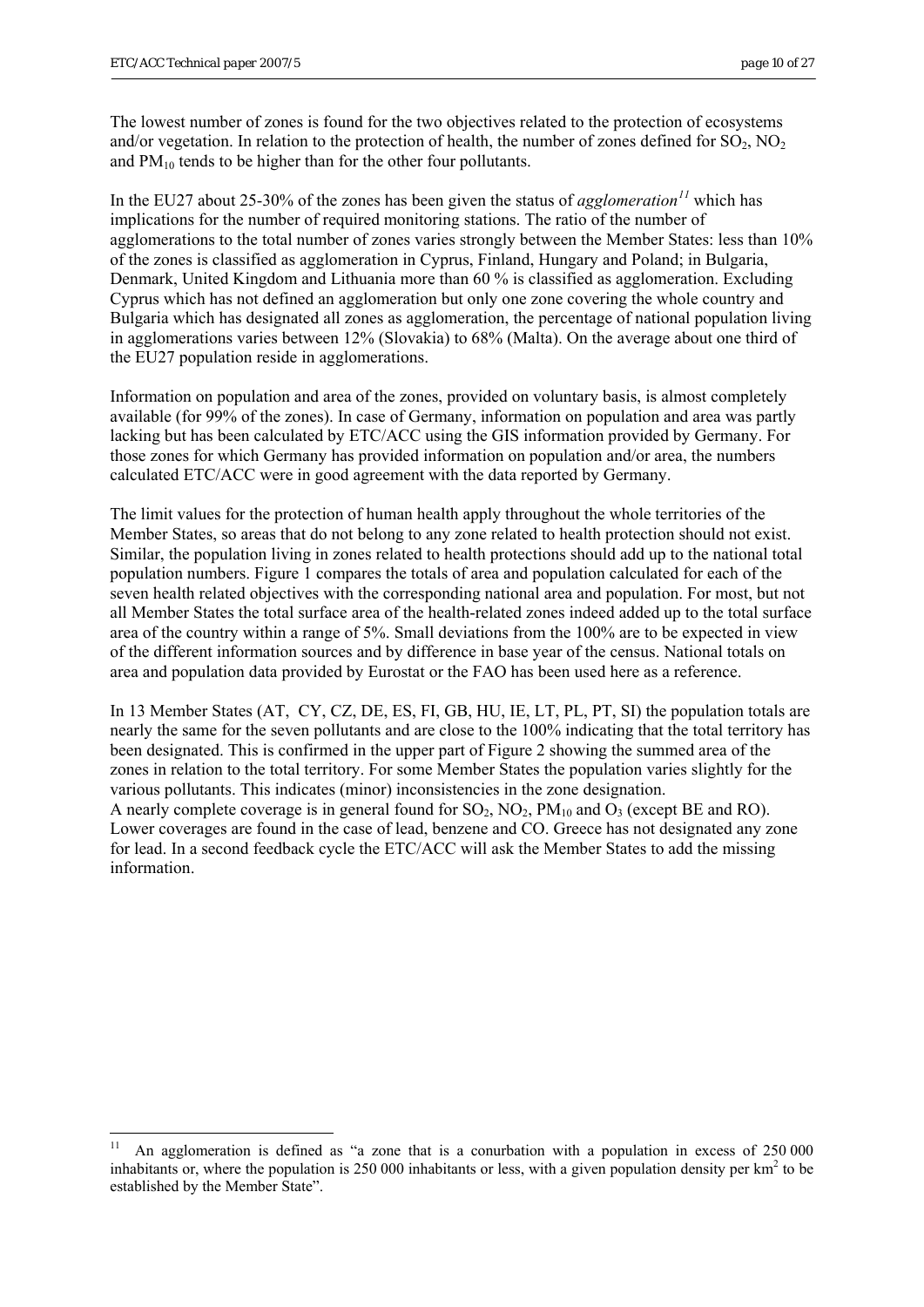

*Figure 2. The total area (top) and population (bottom) of zones designated in relation to health protection as fraction of the national area and population. Note that no questionnaire is available neither for Luxembourg and the Netherlands nor for Iceland and Norway. Information for Italy is based on an incomplete set of questionnaires.*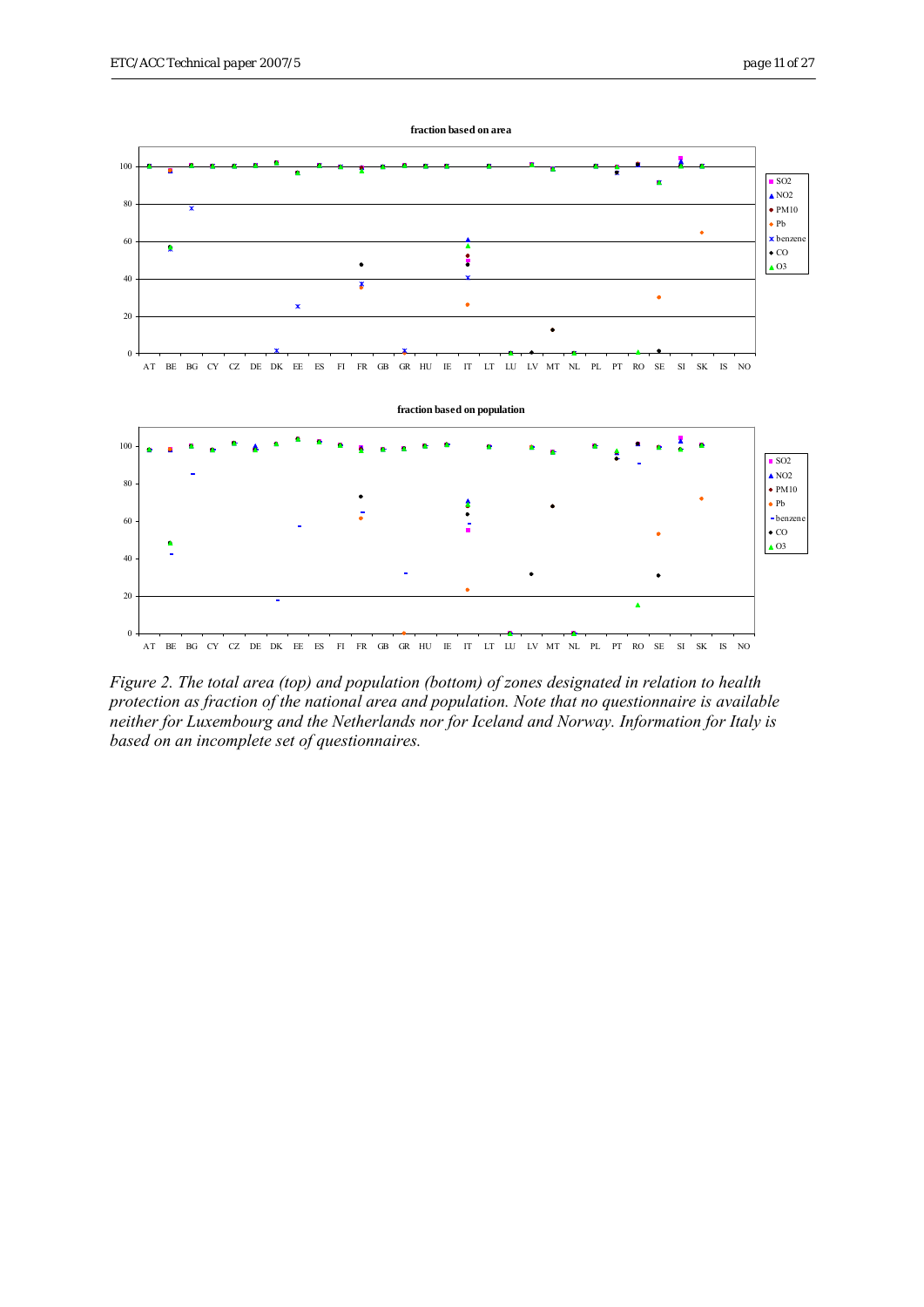# <span id="page-11-0"></span>**3. Overview of zones where air quality thresholds were exceeded**

If measurements or model calculations show that a limit value or limit value plus margin of tolerance is exceeded somewhere in the zone, the whole zone is designated as being in exceedance of this threshold. Table 3 summarises the exceedance status of zones per pollutant/protection target and per Member State. As no questionnaire has been received from Luxembourg and the Netherlands, these countries have not been included in the tables and further discussion. Note that the Italian information is incomplete.

There are some discrepancies between the number of zones listed in Table 3 (based on Forms 8 and 9) and the numbers presented in Table 1 (based on Form 2). In Table 3 the term *undefined* refers to zones which have been defined in Form 2 as being applicable for the given combination pollutant/protection target but the air quality status in the specified zone has not been given in the Forms 8 or 9. On the other hand, Table 3 includes information on the AQ status of pollutant/protection targets in zones which have not been designated for these pollutant/protection targets in Form 2. Further, in a number of cases the information in Form 2 and 8 is in contradiction: according to Form 2 a zone might be designated for protection of ecosystems or vegetation but in Form 8 it has been indicated that in this zone no areas exist where the ecosystem or vegetation limit values apply. In these cases the information presented in Form 8 has been taken as leading. In 3 cases the zone code given in Form 8 or 9 could not be traced in Form 2. To a large extent these discrepancies might result from mistakes (e.g. misprinting zone codes) in the respective forms. It is expected that the discrepancies will not influence the conclusions at the aggregated level presented here.

Figure 3 shows for all limit/target values the percentage of zones in exceedance. The fraction is expressed taking the total number, the total population or the total area of the zones as reference. The graphs are arranged with the percentages in decreasing order, thus indicating the stringency of the limit/target values. The yellow bars correspond to the *undefined* zones, that is, zones designated for the pollutant/protection target combination but for which no information on the air quality has been given.

The  $PM_{10}$  daily limit value and the ozone target values, both for health and vegetation, are the most frequently exceeded, both with respect to the number of zones as well as to population and area. The yearly limit value of  $NO<sub>2</sub>$  has the third highest score when looking to the fraction of potentially exposed population. In 19 of the 33 zones where the hourly limit value for  $NO<sub>2</sub>$  has been exceeded, concentrations are above the limit value plus margin of tolerance; in case of the annual limit value of  $NO<sub>2</sub>$ , 162 out of 211 zones have a concentration above limit value plus margin of tolerance. During a meeting of the Working Group on Time Extensions (Brussels, October 7, 2008) several Member States indicated that the  $NO<sub>2</sub>$  situation is worsening.

For all the indicators shown in Figure 3, exceedances of the health related target values of  $SO<sub>2</sub>$  (both hourly and daily), lead, CO, and benzene and of the ecosystem/vegetation related limit values for  $SO_2$ (annual and winter mean) and  $NO<sub>x</sub>$  are observed in less than 2% of the cases.

¾ *It should be noted that the number or percentage of zones in exceedance is only a crude indicator for the area in exceedance. In the first place, the exceedance area might be the entire zone area or just a few hundred square metres at a hotspot. In the second place, some Member States have made very large zones, so very few zones, for pollutants that are everywhere substantially below the air quality thresholds. Hence, the number or percentage of zones cannot be used to estimate the area in exceedance or to compare actual population exposure to air pollution between different Member States or even between regions within a Member State.*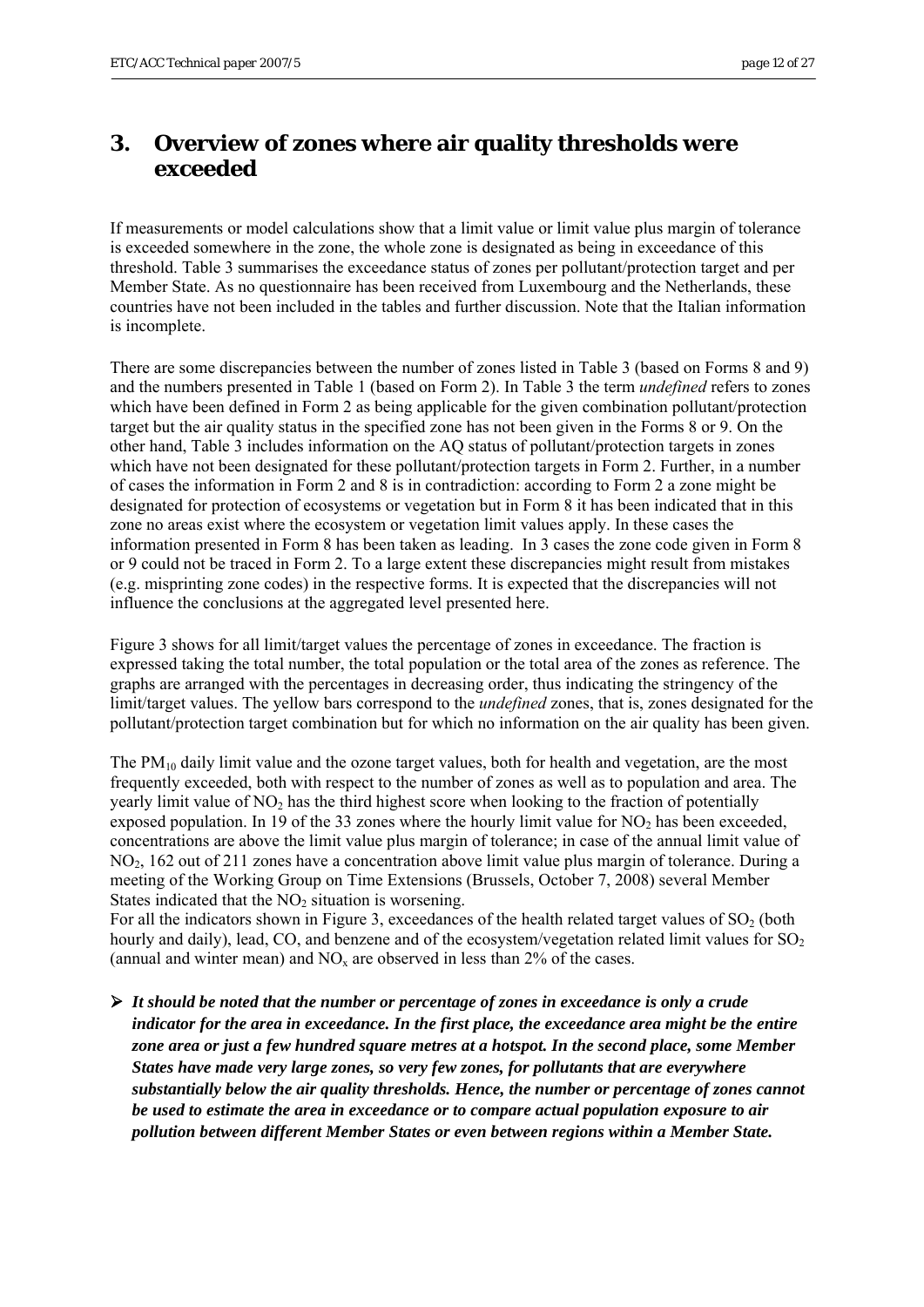|             |             | SO <sub>2</sub> health 1h |                 |           | SO2 health day |             |           | SO <sub>2</sub> year |             |             | SO <sub>2</sub> winter |              |             | $NO2-h$        |                  |              |             | $NO2-y$      |                |                       |                | NOx-y          |              |
|-------------|-------------|---------------------------|-----------------|-----------|----------------|-------------|-----------|----------------------|-------------|-------------|------------------------|--------------|-------------|----------------|------------------|--------------|-------------|--------------|----------------|-----------------------|----------------|----------------|--------------|
| <b>MS</b>   | und<br>ef   | $\textsf{<} \textsf{LV}$  | $>$ LV $\,$     | und<br>ef | $\textsf{CLV}$ | $>$ LV $\,$ | und<br>ef | $<$ LV               | $>$ LV $\,$ | und<br>ef   | $<$ LV                 | $>$ LV $\,$  | und<br>ef   | $<$ LV         | LV-<br><b>MO</b> | > M<br>OT    | und<br>ef   | $<$ LV       | LV-<br>MO      | $>\!\!M$<br><b>OT</b> | und<br>ef      | $\mathsf{cLV}$ | $>$ LV       |
| AT          | $\mathbf 0$ | 11                        | 0               | 0         | 11             | 0           | 0         | 8                    | 0           | $\mathbf 0$ | 8                      | 0            | 0           | 11             | 0                | 0            | $\mathbf 0$ | $\mathbf{2}$ | $\overline{c}$ | $\overline{7}$        | $\Omega$       | $\overline{7}$ |              |
| <b>BE</b>   | 0           | 12                        | 0               | 0         | 12             | 0           | 0         | 0                    | 0           | 0           | 0                      | 0            | 0           | 11             | 0                | 0            | n           | 7            | 3              | 1                     | 0              | 0              | 0            |
| BG          | 0           | 4                         | 2               |           | 4              | 2           | ŋ         |                      | 0           | 0           |                        | 0            | 0           | 5              |                  | 0            | n           | 5            | 0              | 1                     | 0              | 1              | 0            |
| CY          | 0           | $\mathbf{1}$              | 0               | ŋ         |                | 0           | $\Omega$  |                      | 0           | 0           | 1                      | 0            | 0           |                | 0                | 0            | n           |              | 0              | 0                     | 0              | $\mathbf 1$    | 0            |
| CZ          | 0           | 15                        | 0               | ŋ         | 14             |             | 0         | 15                   | 0           | 0           | 14                     |              | 0           | 14             | 0                | 1            | n           | 8            | 5              | $\overline{2}$        | 0              | $\Omega$       | 15           |
| DE          | $\Omega$    | 79                        | 0               |           | 79             | 0           | $\Omega$  | 15                   | $\mathbf 0$ | 0           | 15                     | 0            | 0           | 81             | 3                | $\mathbf{1}$ | $\Omega$    | 41           | 9              | 35                    | 0              | 15             | 0            |
| DK          | O           | 3                         | 0               |           | 3              | 0           | 0         | 3                    | 0           | 0           | 3                      | 0            | $\Omega$    | 3              | 0                | 0            | n           | 2            | ŋ              | 1                     | 0              | 3              | 0            |
| EE          | 0           | 4                         | 0               |           | 4              | 0           | ŋ         |                      | 0           | 0           | 4                      | 0            | 0           |                | 0                | 0            | n           | 4            | 0              | 0                     | 0              | 3              |              |
| ES          | 5           | 129                       | 4               |           | 130            | 3           | 5         | 31                   | 0           | 6           | 30                     | 0            | 7           | 122            | 5                | 4            | 7           | 112          | 10             | 9                     | 5              | 32             | 0            |
| FI.         | 0           | 14                        | 0               | 0         | 14             | 0           | 0         | -1                   | 0           | 0           | 1                      | 0            | 0           | 14             | 0                | 0            | 0           | 13           |                | 0                     | 0              | $\mathbf 1$    | $\mathbf{0}$ |
| <b>FR</b>   | 7           | 72                        | 3               |           | 72             | 3           | 23        | 42                   | 0           | 24          | 41                     | 0            | 5           | 73             |                  | 3            | 5           | 60           | 5              | 12                    | 32             | 32             |              |
| GB          | 0           | 44                        | 0               |           | 44             | 0           | 0         | 15                   | 0           | 0           | 15                     | 0            | 0           | 42             |                  | 1            | O           | 2            | 3              | 39                    | 0              | 15             | $\mathbf{0}$ |
| GR          | O           | $\overline{4}$            | 0               |           | 4              | 0           | 2         | $\overline{2}$       | $\mathbf 0$ | 2           | $\overline{c}$         | 0            | 0           | 3              | O                | 1            | n           |              | 0              | 3                     | $\overline{2}$ | $\overline{2}$ | 0            |
| HU          | O           | 11                        | 0               |           | 11             | 0           | O         | 0                    | 0           | 0           | 0                      | 0            | $\Omega$    | 11             | 0                | 0            | n           | 9            | 0              | 2                     | 0              | 0              | 0            |
| ΙE          | 0           | $\overline{4}$            | 0               | O         | 4              | 0           | 0         |                      | 0           | $\Omega$    | 1                      | 0            | $\mathbf 0$ | 4              | 0                | 0            | n           | 4            | 0              | 0                     | 0              | $\mathbf 0$    |              |
| ΙT          | 15          | 69                        | 0               | 15        | 69             | 0           | 14        | 15                   | 0           | 14          | 15                     | 0            | 17          | 82             | 2                | 6            | 17          | 46           | 6              | 38                    | 33             | 8              | 8            |
| LТ          | 0           | 3                         | 0               | 0         | 3              | 0           | 0         | 1                    | 0           | 0           | 1                      | 0            | $\Omega$    | 3              | 0                | 0            | 0           | 3            | 0              | 0                     | 0              | 0              | 0            |
| LV          | 0           | $\overline{2}$            | 0               | ŋ         | 2              | 0           | O         | 2                    | 0           | 0           | 2                      | 0            | $\Omega$    | 2              | 0                | 0            | n           |              | 0              | 1                     | 0              | $\overline{2}$ | 0            |
| MT          | $\Omega$    | $\overline{2}$            | 0               |           | 2              | 0           | $\Omega$  |                      | 0           | $\Omega$    | 1                      | 0            | 0           | $\overline{2}$ | 0                | 0            | n           |              | ŋ              | 1                     | 0              | 1              | 0            |
| <b>PL</b>   | 0           | 170                       | 0               |           | 169            |             | 0         | 125                  | 0           | 0           | 125                    | 0            | 0           | 169            | ŋ                | 1            | 0           | 164          | 2              | 4                     | 0              | 125            | 0            |
| PT          |             | 23                        | 1               |           | 23             |             | 3         | 5                    | 0           | 3           | 5                      | 0            | 0           | 24             |                  | 0            | 0           | 22           | 0              | 3                     | 2              | 6              | 0            |
| <b>RO</b>   | 17          | $\overline{4}$            | 0               | 17        | 4              | 0           |           |                      | 0           | 0           |                        | 0            | 16          | 3              | 0                | 1            | 16          | 2            |                |                       | O              |                | 0            |
| SE          | $\Omega$    | 6                         | 0               | O         | 6              | 0           | ŋ         | 6                    | 0           | $\Omega$    | 6                      | 0            | 0           | 6              | 0                | 0            | n           | 3            |                | 2                     | 0              | 6              | 0            |
| <b>SI</b>   | 0           | 9                         | 0               |           | 9              | 0           | ŋ         | 9                    | 0           | ŋ           | 9                      | 0            | 2           | 6              | 0                | 0            | 2           | 6            | O              | 0                     | 2              | 4              | 2            |
| SK          | $\Omega$    | 10                        | 0               | 0         | 10             | 0           | 8         | $\overline{2}$       | 0           | 8           | $\overline{c}$         | 0            | $\Omega$    | 10             | 0                | 0            | $\mathbf 0$ | 9            |                | 0                     | 8              | $\overline{2}$ | 0            |
| <b>EU27</b> | 45          | 705                       | 10 <sup>1</sup> | 45        | 704            | 11          | 55        | 306                  | $\Omega$    | 57          | 303                    | $\mathbf{1}$ | 47          | 706            | 14               | 19           | 47          | 528          | 49             | 162                   | 84             | 267            | 29           |

*Table 3a. Summary of exceedance status of zones in EU Member States in 2007 with respect to the limit values and limit values plus margin of tolerance for sulphur dioxide and nitrogen oxides.*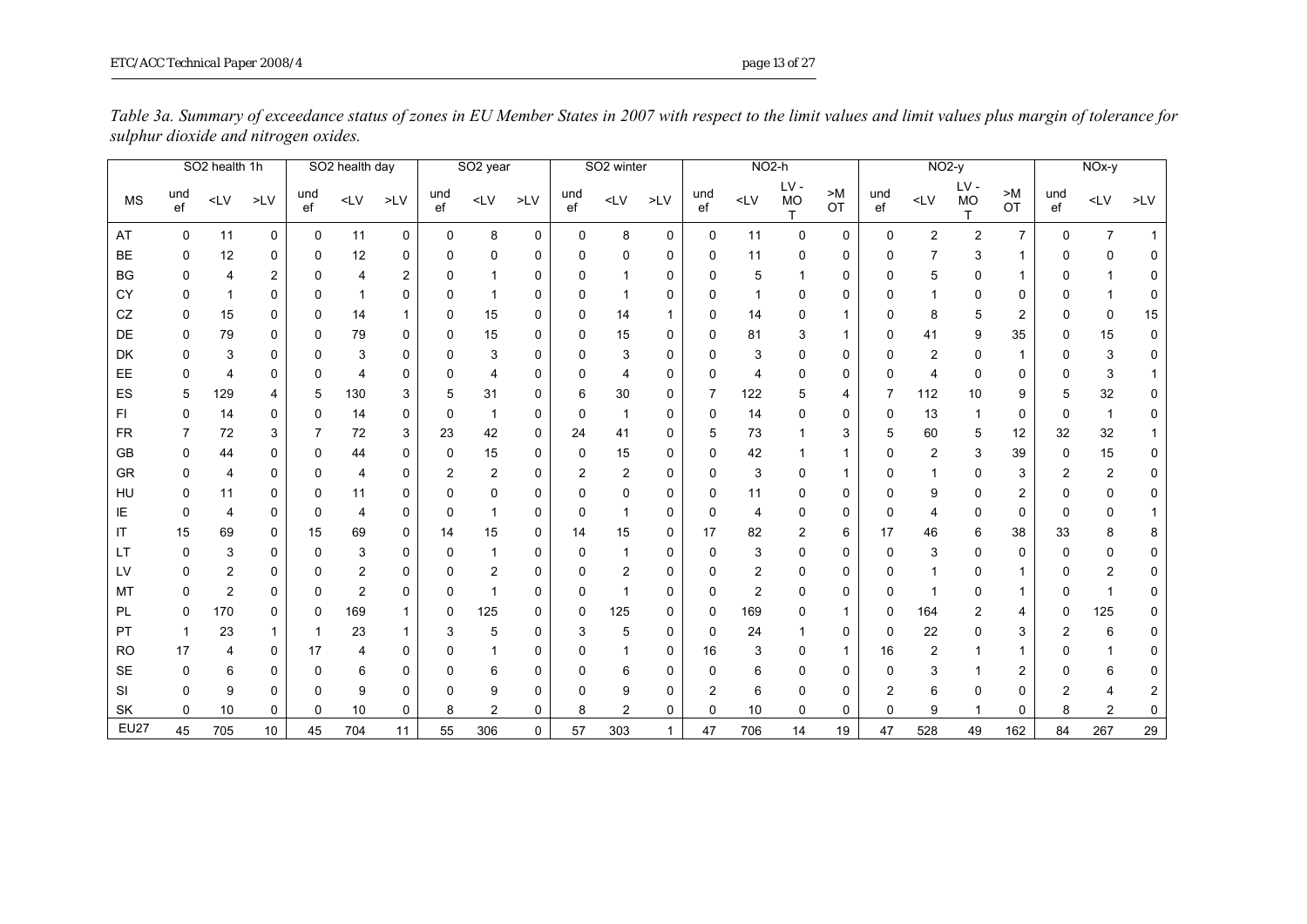|                |              | PM10 health day |                |              | PM10 health year |                |           | lead   |               | $\overline{CO}$<br>benzene |                                                                                                                                                                                                                                                                                                                                                                                                                                     |                  | Ozone health  |             |        | Ozone vegetation |           |                |                      |                |                   |                       |                    |     |
|----------------|--------------|-----------------|----------------|--------------|------------------|----------------|-----------|--------|---------------|----------------------------|-------------------------------------------------------------------------------------------------------------------------------------------------------------------------------------------------------------------------------------------------------------------------------------------------------------------------------------------------------------------------------------------------------------------------------------|------------------|---------------|-------------|--------|------------------|-----------|----------------|----------------------|----------------|-------------------|-----------------------|--------------------|-----|
| <b>MS</b>      | und<br>ef    | $<$ LV          | $>$ LV $\,$    | und<br>ef    | $\mathsf{CLV}$   | $>$ LV         | und<br>ef | $<$ LV | $>$ LV        | und<br>ef                  | <lv< td=""><td>LV-<br/><b>MO</b></td><td>&gt; M<br/>OT</td><td>und<br/>ef</td><td><math>&lt;</math>LV</td><td><math>&gt;</math>LV</td><td>und<br/>ef</td><td><math>&lt;</math>LT<br/>O</td><td><b>LTO</b><br/><math>- TV</math></td><td>&gt;TV</td><td>und<br/><math display="inline">{\sf ef}</math></td><td><math>&lt;</math>LT<br/><math display="inline">\mathsf O</math></td><td><b>LTO</b><br/>- TV</td><td>&gt;TV</td></lv<> | LV-<br><b>MO</b> | > M<br>OT     | und<br>ef   | $<$ LV | $>$ LV           | und<br>ef | $<$ LT<br>O    | <b>LTO</b><br>$- TV$ | >TV            | und<br>${\sf ef}$ | $<$ LT<br>$\mathsf O$ | <b>LTO</b><br>- TV | >TV |
| AT             | $\mathbf{0}$ | 4               | $\overline{7}$ | 0            | 11               | 0              | 0         | 11     | $\mathbf 0$   | 0                          | 11                                                                                                                                                                                                                                                                                                                                                                                                                                  | 0                | $\mathbf{0}$  | $\mathbf 0$ | 11     | 0                | 0         | 0              | $\Omega$             | 11             | 3                 | $\Omega$              | 0                  | 8   |
| <b>BE</b>      | 0            | 0               | 11             | 0            | 9                | 2              | 0         | 12     |               | 0                          | 7                                                                                                                                                                                                                                                                                                                                                                                                                                   | 0                | $\mathbf{0}$  | 0           | 7      | 0                | 0         | 0              | 5                    | 1              | n                 | O                     |                    |     |
| BG             | ŋ            | 0               | 6              | 0            | 0                | 6              | ŋ         | 5      |               | 0                          | 5                                                                                                                                                                                                                                                                                                                                                                                                                                   | 0                | $\Omega$      | 0           | 5      | 1                | 0         | 0              | 5                    |                |                   | U                     |                    |     |
| CY             | ŋ            | 0               |                | $\Omega$     | 0                | $\mathbf{1}$   | O         | 1      | 0             | 0                          |                                                                                                                                                                                                                                                                                                                                                                                                                                     | $\mathbf 0$      | $\Omega$      | $\Omega$    |        | 0                | 0         | 0              | 0                    |                |                   |                       | $\Omega$           |     |
| CZ             | n            | 4               | 11             | 0            | 12               | 3              | 0         | 15     | 0             | 0                          | 14                                                                                                                                                                                                                                                                                                                                                                                                                                  | 0                |               | 0           | 15     | 0                | 0         | 0              | 0                    | 15             | ŋ                 | U                     | $\mathbf{0}$       | 15  |
| DE             | 0            | 65              | 17             | 0            | 81               |                | 0         | 72     | 0             | 0                          | 84                                                                                                                                                                                                                                                                                                                                                                                                                                  | 0                | 0             | 0           | 84     | 0                | O         | 0              | 37                   | 26             | 16                |                       | 19                 | 27  |
| DK             | ŋ            |                 | $\overline{2}$ | 0            | 3                | 0              | 0         | 3      | 0             | 0                          | 3                                                                                                                                                                                                                                                                                                                                                                                                                                   | 0                | $\Omega$      | 0           | 3      | 0                | O         |                | 2                    | 0              |                   |                       | 2                  | 0   |
| EE             | 0            | $\overline{2}$  | $\overline{2}$ | 0            | 4                | $\mathbf 0$    | $\Omega$  | 4      | 0             | $\mathbf 0$                | 3                                                                                                                                                                                                                                                                                                                                                                                                                                   | 0                | $\Omega$      | $\Omega$    | 4      | 0                | 0         | 0              |                      | 3              | 0                 | $\Omega$              | 3                  |     |
| ES             | 8            | 75              | 55             | 8            | 98               | 32             | 44        | 94     | $\mathbf{0}$  | 55                         | 83                                                                                                                                                                                                                                                                                                                                                                                                                                  | 0                | $\mathbf{0}$  | 27          | 111    | 0                | 12        | 18             | 57                   | 51             | 14                | 29                    | 42                 | 53  |
| F <sub>1</sub> | 0            | 14              | 0              | 0            | 14               | 0              | 0         | 14     | 0             | 0                          | 3                                                                                                                                                                                                                                                                                                                                                                                                                                   | 0                | $\Omega$      | 0           | 14     | 0                | 0         | 0              | $\overline{2}$       | 0              | 0                 | 2                     | $\mathbf{0}$       | 0   |
| <b>FR</b>      |              | 50              | 26             | 4            | 69               | $\overline{7}$ | 5         | 48     | 0             | 3                          | 57                                                                                                                                                                                                                                                                                                                                                                                                                                  | $\Omega$         | $\Omega$      | 4           | 61     | 0                |           | 4              | 31                   | 40             | 10                | 21                    | 14                 | 33  |
| GB             | 0            | 37              | $\overline{7}$ | $\mathbf{0}$ | 42               | 2              | ŋ         | 44     | 0             | 0                          | 44                                                                                                                                                                                                                                                                                                                                                                                                                                  | 0                | $\Omega$      | 0           | 44     | 0                | 0         | 2              | 42                   | 0              | O                 | 40                    | 4                  | 0   |
| GR             | 0            | 0               | 4              | $\mathbf 0$  | $\Omega$         | 4              | 0         | 4      | 0             | 0                          | 3                                                                                                                                                                                                                                                                                                                                                                                                                                   | 1                | $\Omega$      | $\Omega$    | 4      | 0                | 0         | 0              | 2                    | $\overline{c}$ |                   | 0                     | $\mathbf 0$        |     |
| HU             | ŋ            | 6               | 5              |              |                  | 3              | 0         | 11     | 0             | 0                          | 11                                                                                                                                                                                                                                                                                                                                                                                                                                  | $\Omega$         | $\Omega$      | 0           | 11     | 0                | O         | 0              |                      | 7              | 11                | 0                     | 0                  | 0   |
| ΙE             | 0            | $\overline{4}$  | $\mathbf 0$    | $\Omega$     |                  | $\mathbf 0$    | $\Omega$  | 4      | 0             | 0                          | $\overline{4}$                                                                                                                                                                                                                                                                                                                                                                                                                      | $\Omega$         | $\Omega$      | 0           | 4      | 0                | 0         | 3              |                      | $\mathbf 0$    | 3                 |                       | $\Omega$           | 0   |
| IT             | 18           | 28              | 52             | 18           | 61               | 19             | 37        | 8      | $\mathbf{0}$  | 15                         | 69                                                                                                                                                                                                                                                                                                                                                                                                                                  | 1                | $\mathbf{0}$  | 16          | 80     | $\mathbf{1}$     | 16        | 3              | 6                    | 58             | 38                |                       | $\overline{2}$     | 42  |
| LT             | 0            | $\mathbf{1}$    | $\overline{2}$ | 0            | 3                | $\mathbf 0$    | $\Omega$  | 3      | $\mathbf{0}$  | 0                          | 3                                                                                                                                                                                                                                                                                                                                                                                                                                   | 0                | $\Omega$      | 0           | 3      | 0                | 0         | 0              | 3                    | 0              | 0                 | O                     |                    | 0   |
| LV             | U            | $\Omega$        | $\overline{2}$ | O            |                  |                | ŋ         | 2      | $\Omega$      | $\Omega$                   | $\overline{2}$                                                                                                                                                                                                                                                                                                                                                                                                                      | $\mathbf 0$      | $\Omega$      | $\Omega$    |        | 0                | 0         | $\overline{c}$ | 0                    | 0              |                   |                       | $\Omega$           | 0   |
| MT             | 0            |                 |                | $\Omega$     |                  | $\mathbf{1}$   | O         | 1      | 0             | 0                          | $\overline{2}$                                                                                                                                                                                                                                                                                                                                                                                                                      | $\mathbf 0$      | $\Omega$      | $\Omega$    |        | 0                | n         |                | 0                    | 1              | O                 | U                     | $\Omega$           |     |
| PL             | 0            | 110             | 60             | 0            | 151              | 19             | 0         | 170    | 0             | 0                          | 167                                                                                                                                                                                                                                                                                                                                                                                                                                 | $\overline{2}$   |               | 0           | 170    | 0                | n         |                | 16                   | 11             | O                 | O                     | 10                 | 6   |
| PT             | $\Omega$     | 17              | 8              | 0            | 22               | 3              | $\Omega$  | 1      | 0             | 0                          |                                                                                                                                                                                                                                                                                                                                                                                                                                     | $\mathbf 0$      | 0             | $\Omega$    |        | 0                |           | $\overline{c}$ | 12                   | 10             | 19                | O                     | 4                  | 2   |
| <b>RO</b>      | 17           | 0               | 4              | 17           | 0                | 4              | 17        |        | 0             | 16                         | 3                                                                                                                                                                                                                                                                                                                                                                                                                                   | 0                | $\Omega$      | 16          | 3      | 1                | o         | 0              | 0                    | 4              |                   |                       | $\Omega$           |     |
| <b>SE</b>      | 0            | $\mathbf 0$     | 6              | 0            |                  | 2              | $\Omega$  | 6      | $\mathbf{0}$  | 0                          | 6                                                                                                                                                                                                                                                                                                                                                                                                                                   | 0                | $\mathbf{0}$  | 0           | 6      | 0                | n         | 3              | 3                    | 0              |                   |                       |                    | 0   |
| SI             | ŋ            |                 | 5              | $\Omega$     | 3                | 3              | $\Omega$  | 6      | 0             | ŋ                          | 6                                                                                                                                                                                                                                                                                                                                                                                                                                   | 0                | $\mathbf{0}$  | 0           | 6      | 0                | n         | 0              |                      | 5              |                   | U                     |                    | 5   |
| SK             | 0            | 4               | 6              | 0            |                  | 3              | 0         | 10     | 0             | 0                          | 10                                                                                                                                                                                                                                                                                                                                                                                                                                  | 0                | 0             | 0           | 10     | 0                | 0         | 0              | 0                    | 2              | 0                 | O                     | $\Omega$           | 2   |
| <b>EU27</b>    | 47           | 424             | 300            | 48           | 607              | 116            | 103       | 553    | $\mathcal{P}$ | 89                         | 602                                                                                                                                                                                                                                                                                                                                                                                                                                 | $\overline{4}$   | $\mathcal{P}$ | 63          | 660    | 3                | 33        | 40             | 230                  | 249            | 120               | 102                   | 109                | 202 |

*Table 3b. Summary of exceedance status of zones in EU Member States in 2007 with respect to the limit values and for particulate matter, lead, benzene and carbon monoxide and the target values and long-term objectives for ozone.*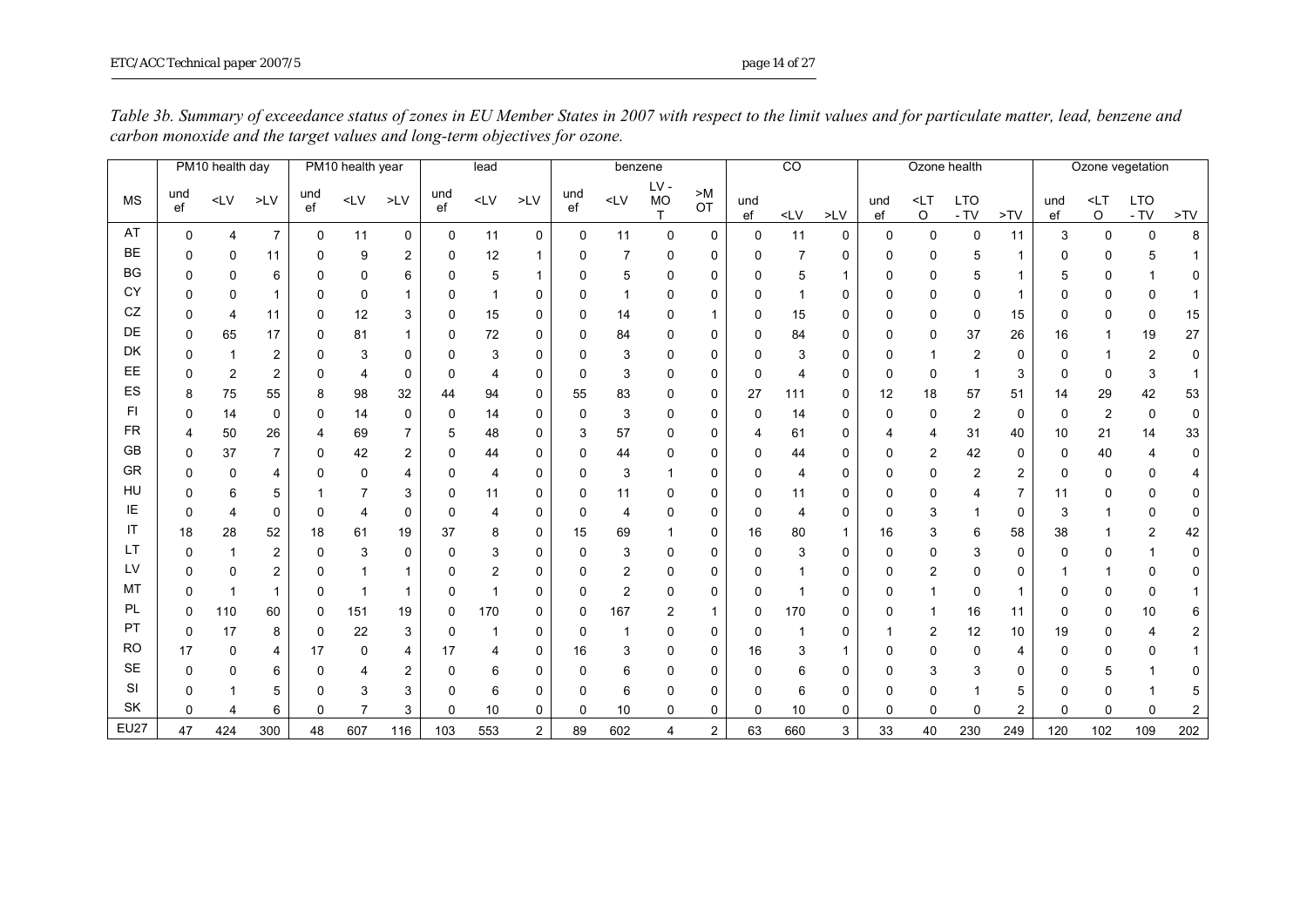





*Figure 3. Overview of zones exceeding air quality thresholds. Top: percentage of zone; middle, percentage of population in zones; bottom, percentage of area in zones. In each graph the percentage are arranged in decreasing order. The yellow bars correspond to zones with an undefined air quality status.* 

### *Information related to derogation situations*

### **Correction for natural sources for SO2**

The first Daughter Directive, Art. 3(4) gives Member States the possibility for derogation of the requirements to implement action plans if limit values for SO2 are exceeded owing to concentrations in ambient air due to natural sources. None of the Member States indicated in 2007 that exceedances were due to natural  $SO<sub>2</sub>$  sources.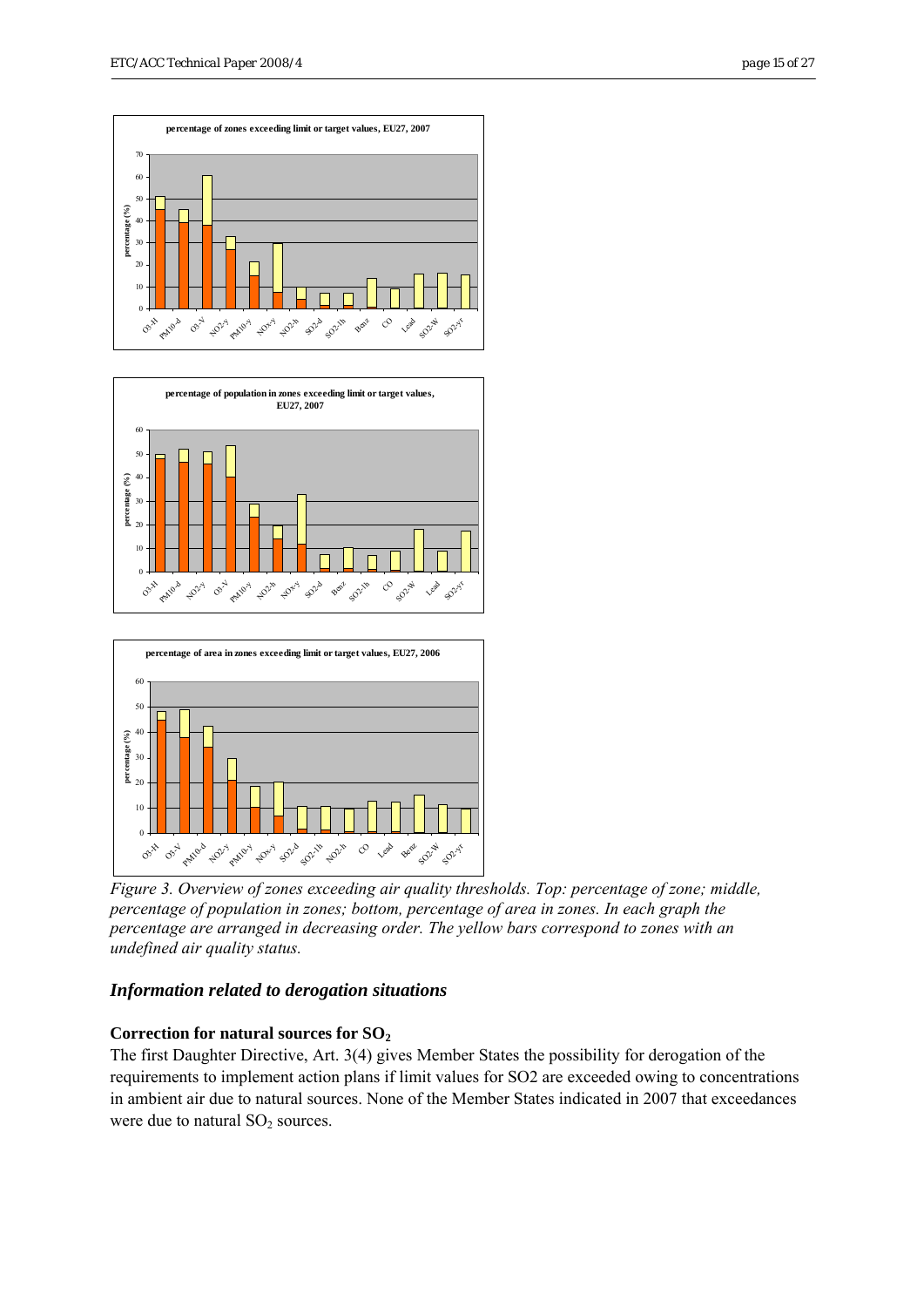#### **Correction for natural sources for PM10**

The First Daughter Directive gives Member States in Article 5(4) the possibility of subtracting the contribution from natural events from the  $PM_{10}$  concentrations before comparing these with the limit values. This has been done in 2007 for a number of stations by Cyprus, Spain, Greece, Italy, Portugal and Slovakia. For nearly all stations the natural events were described as 'transport of natural particles from dry regions outside the Member State'; Greece reported 'wild-land fire outside the Member State' was indicated as second reason. Slovakia reported the contribution from dust emissions in Ukraine. On 23-25 March high  $PM_{10}$  concentrations have been observed in Central and NW Europe (Bessagnet et al., 2008). Model calculations indicated that the dust originated from Southern Ukraine. The major source in this transboundary contribution is resuspended dust from arable land that can not be labelled as a natural event. Commission is assessing each claim individually.

Table 4 shows the effect on the number of exceedance days when days claimed to be attributed to natural events are deducted from the total number of days in exceedance, and claimed impact on the annual average. Such modifications bring 49 stations (or 30 % of the in total 168 stations) below the daily limit value; for the annual limit value 33 stations (or 35 % of the in total 83 stations) would change status when compared to the annual limit value.

*Table 4. Claimed influence of natural events on the number of stations exceeding the limit values for PM10 in 2007. The numbers indicate the number of stations to which the correction has been applied, not the total number of stations with exceedances in the Member States mentioned.* 

|     |                   | Number of stations with exceedance of $PM_{10}$ : |                           |                  |  |  |  |  |  |  |
|-----|-------------------|---------------------------------------------------|---------------------------|------------------|--|--|--|--|--|--|
|     |                   | Daily limit value                                 | <b>Annual limit value</b> |                  |  |  |  |  |  |  |
| ΜS  | before correction | after correction                                  | before correction         | after correction |  |  |  |  |  |  |
| СY  |                   |                                                   |                           |                  |  |  |  |  |  |  |
| ES  | 135               | 93                                                | 75                        | 44               |  |  |  |  |  |  |
| GR. | 13                | 11                                                | 12                        | 12               |  |  |  |  |  |  |
|     |                   | 0                                                 |                           |                  |  |  |  |  |  |  |
| PT  | 4                 |                                                   |                           |                  |  |  |  |  |  |  |
| SK  | 14                | 14                                                |                           |                  |  |  |  |  |  |  |

Not included in the table are stations which are listed in Form 23 but where the limit value was not exceeded.

#### **Correction for winter sanding for PM10**

The First Daughter Directive also gives Member States the possibility of subtracting the contribution due to winter sanding of roads before comparing  $PM_{10}$  concentrations with the limit values. For stations in Estonia, Lithuania, Latvia, and Slovakia such subtraction for the daily limit value were claimed for 2007, and for stations in Latvia and Slovakia also for the annual limit value. Subtraction of the contribution of winter sanding brought in five cases the number of exceedances below the allowed 35 daily exceedances; the corrections of the annual mean concentrations resulted for two stations in an estimated annual mean concentration below the limit value. Commission is assessing each claim individually.

*Table 5. Claimed influence of winter sanding contribution on the number of stations exceeding the limit values for PM10 in 2007. The numbers indicate the number of stations to which the correction has been applied, not the total number of stations with exceedances in the Member States mentioned.* 

|     | Number of exceedance reporting cases of PM <sub>10</sub> daily and estimated annual mean<br>concentration before and after subtraction of winter sanding contribution |                   |                           |                   |  |  |  |  |  |  |  |
|-----|-----------------------------------------------------------------------------------------------------------------------------------------------------------------------|-------------------|---------------------------|-------------------|--|--|--|--|--|--|--|
|     |                                                                                                                                                                       | Daily limit value | <b>Annual limit value</b> |                   |  |  |  |  |  |  |  |
| мs  | before subtraction                                                                                                                                                    | after subtraction | before subtraction        | after subtraction |  |  |  |  |  |  |  |
| EE  |                                                                                                                                                                       |                   |                           |                   |  |  |  |  |  |  |  |
| . T |                                                                                                                                                                       |                   |                           |                   |  |  |  |  |  |  |  |
| ١V  |                                                                                                                                                                       |                   |                           |                   |  |  |  |  |  |  |  |
| SK  | 14                                                                                                                                                                    |                   |                           |                   |  |  |  |  |  |  |  |

Not included in the table are stations which are listed in Form 24 but where the limit values were not exceeded.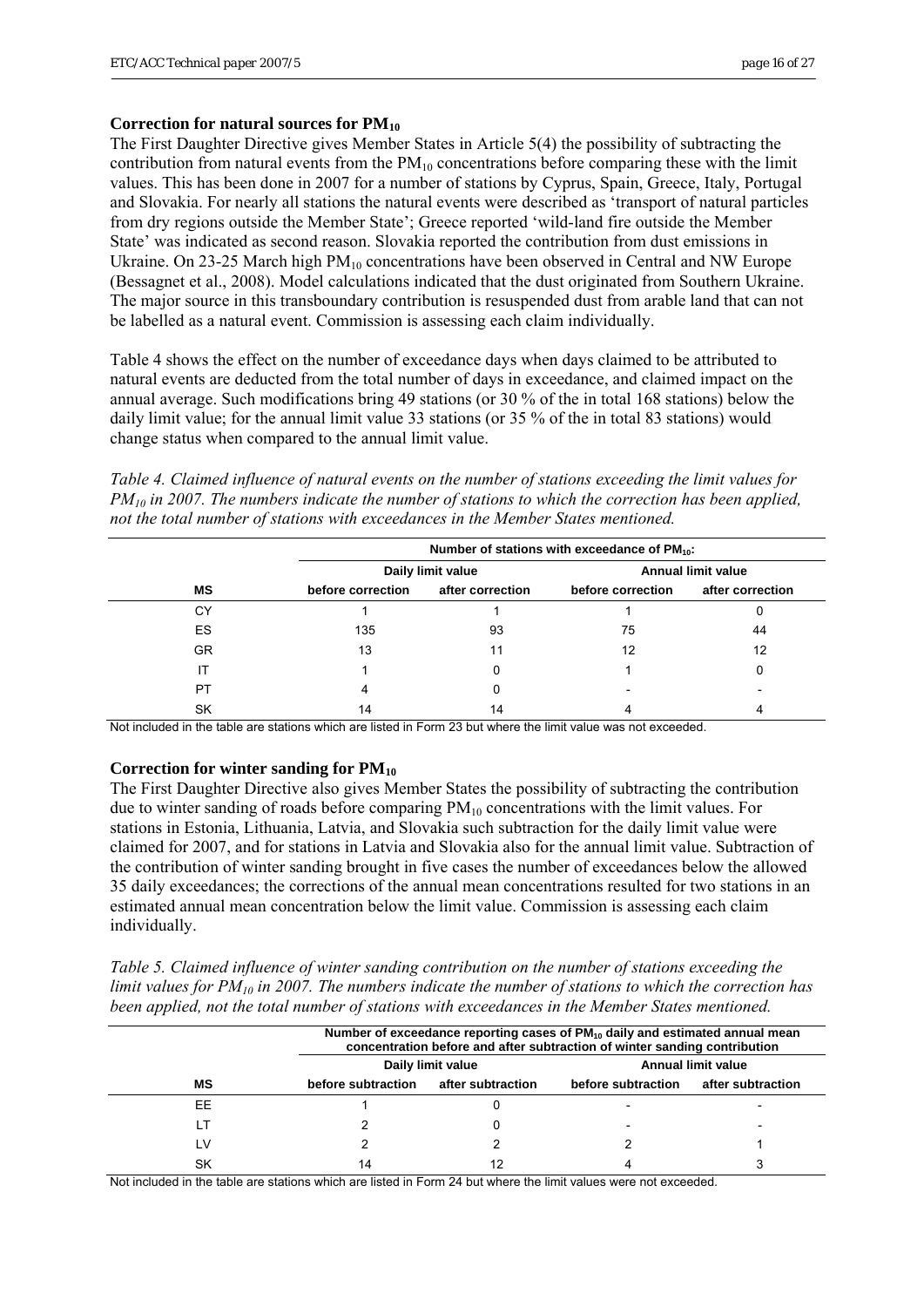### *Exceedance of limit values laid down in Directive 85/203/EEC*

The "old" limit values remain in force until the new one set by the first DD take over. Since 1 January 2005 and until 1 January 2010 this applies only for the "old" limit value of  $NO<sub>2</sub>$  set in Directive 85/203/EEC. The "old"  $NO<sub>2</sub>$  limit value is given as a 98<sup>th</sup> percentile of hourly averaged values of 200  $\mu$ g/m<sup>3</sup>. This value has been exceeded at 5 stations (Table 6). In all cases the reasons of the exceedance are traffic emissions.

*Table 6. Exceedances of the "old" NO2 limit value laid down in Directive 85/203/EEC* 

| MS        | Eol station<br>code | type of station | type of<br>area | Measured<br>value<br>(µg/m $^3$ ) |
|-----------|---------------------|-----------------|-----------------|-----------------------------------|
| <b>BG</b> | <b>BG0050A</b>      | Background      | suburban        | 275                               |
| BG        | <b>BG0054A</b>      | Traffic         | urban           | 271                               |
| DF        | DEBW118             | Traffic         | urban           | 224                               |
| DF        | DEBW116             | Traffic         | urban           | 216                               |
| GB        | GB0682A             | Traffic         | urban           | 229                               |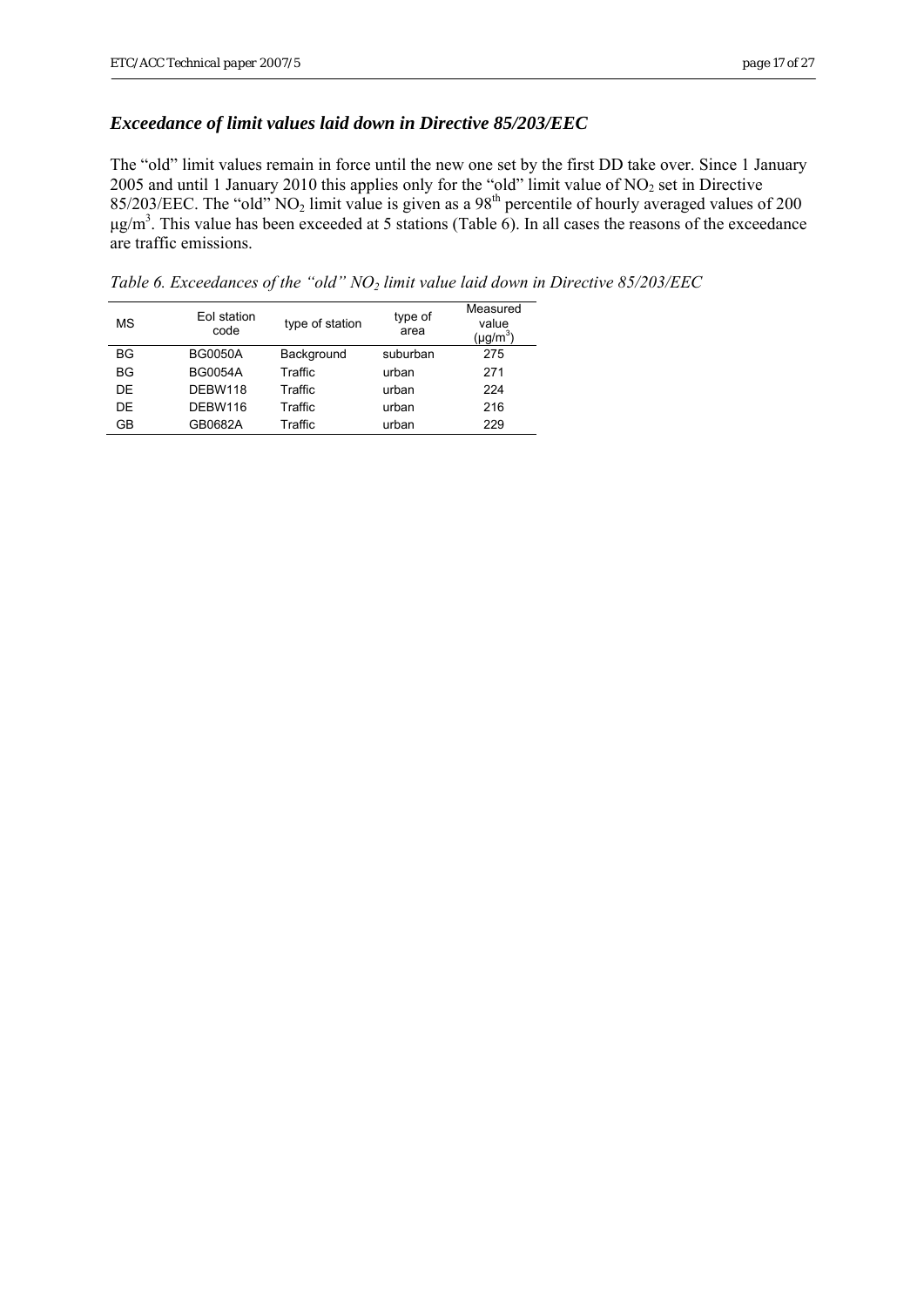# <span id="page-17-0"></span>**4. Summary of individual exceedance**

#### *Exceedance of the daily PM10 limit value*

Figure 4 gives an overview of the number of exceedances that Member States reported for each station measured where the limit value of  $PM_{10}$  is breached. In the summer period (April-September) the number is relatively low; the averaged concentration during an exceedance is in the summer around  $60-70 \text{ µg/m}^3$ . The number of exceedances is higher in the winter month and reaches in 2007 a maximum in December. In the winter period the averaged exceedance concentration is between 70 and 90 μg/m<sup>3</sup>. Compared to 2006 the number of reported exceedances is in 2007 much lower. The averaged concentration during an exceedance is similar as observed in 2006 except for January: in January 2006 about 13000 exceedances were reported with an averaged concentration of 100  $\mu$ g/m<sup>3</sup>. The Member States should report only exceedances when the total number of exceedances is above the allowed number of 35 days, but in some cases, stations with less than 35 exceedances have also been included. Nevertheless, the actual number of exceedance days will be higher than shown in Figure 4.



*Figure 4. Number of exceedances (bars) and averaged concentration (dots) during an exceedance (μg/m<sup>3</sup> ) of the daily limit value of PM10 per month, 2007.* 

#### *Exeedance of the ozone long-term objective for health protection*

Figure 5 gives a similar overview for the exceedances of the ozone long term objective for health protection, that is, the number of days with a daily maximum 8-hour mean concentration in excess of  $120 \mu g/m<sup>3</sup>$ . In contrast to the PM<sub>10</sub> exceedance days, all exceedances have to be reported here. This graph shows exceedances of this LTO almost exclusively during the summer months. In 2007 the number of exceedances has been much lower than in previous years. Related to the colder weather, the ozone levels during the summer of 2007 were amongst the lowest in the past decade (EEA, 2008). The large number of exceedances in April is remarkable, and is in direct connection to the meteorological situation (warmer winter followed by warmer spring). The most outstanding episode occurred on 14- 21 July (EEA, 2008). The averaged concentration during an exceedance day is 135  $\mu$ g/m<sup>3</sup> (in 2006 this was  $140 \mu g/m^3$ ).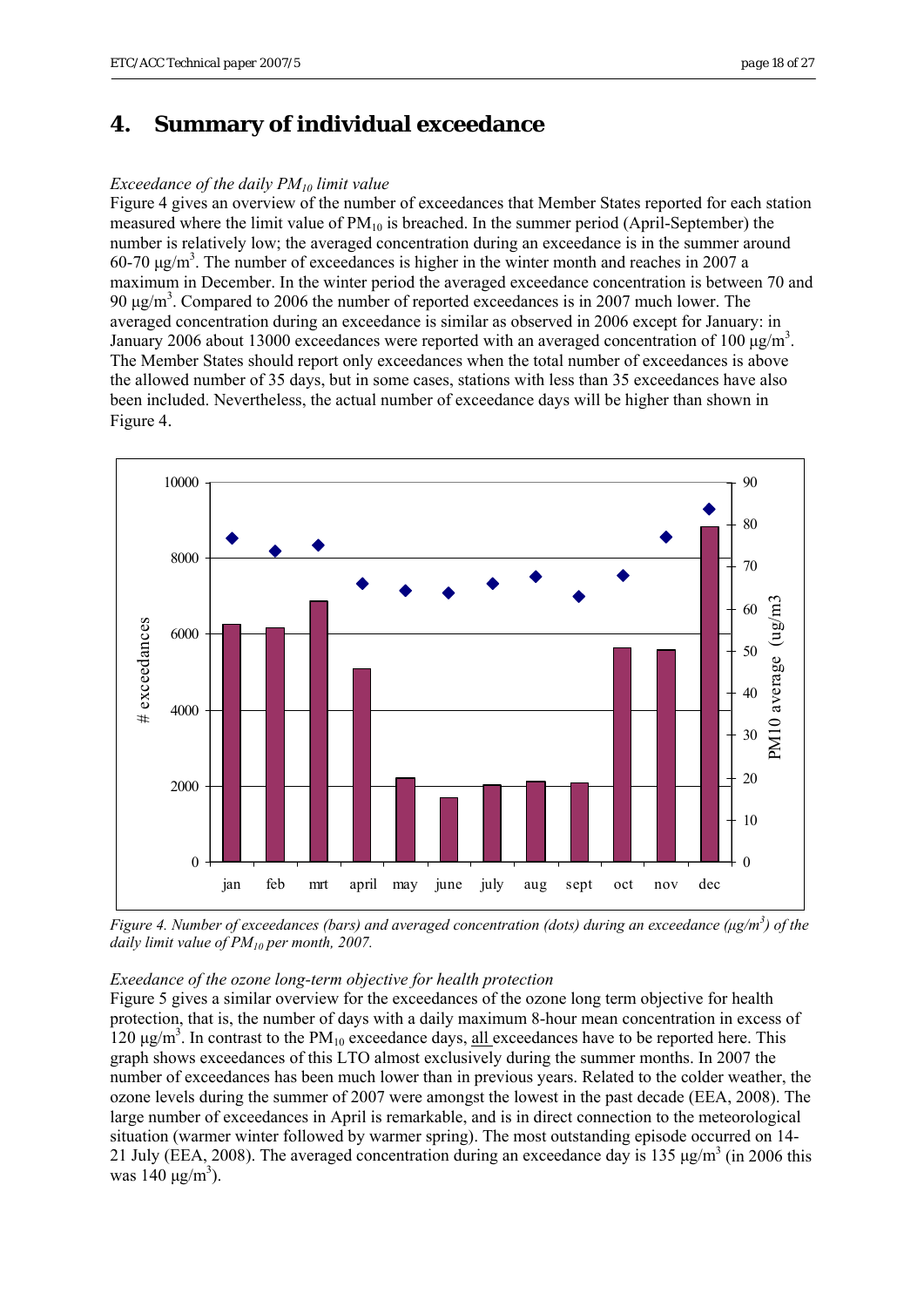In December five exceedances with an averaged concentration during exceedance of 143  $\mu$ g/m<sup>3</sup> have been observed. These exceedances have been reported for a station located on Guadeloupe, the French overseas department in the Caribbean Sea. In this region ozone shows a seasonal behaviour different from the one found in Europe: highest monthly mean concentrations are observed during the winter months.

The exceedance information like presented in Figure 4 and 5 is available since the first reporting cycle of 2001. However, this information a\can not be used to evaluate an overall trend in exceedances. For this, the changes over time in the basic information (increasing number of MS reporting, changes in monitoring networks and in number and location of zones) are too large. Trends have to be evaluated for a stable set of stations, for example, extracted from the EoI database AirBase, Mol et al. (2008) show a flat temporal trend in  $PM_{10}$  annual mean concentrations during the period 2001-2006.;



*Figure 5. Number of exceedances (bars) and averaged concentration (dots) during an exceedance (μg/m<sup>3</sup> ) of the ozone long-term objective for health protection per month, 2007.* 

### *Reasons of exceedance*

Figure 6 gives for the three most widely exceeded LV or TV an overview of the reasons of exceedance that Member States reported for each measured exceedance of the limit value plus, if existing, the margin of tolerance.

It should be noted that the reasons of exceedance were not always filled in. Typically for 80-100% of the exceedances of a limit/target value one or more reasons were reported. Because often several reasons were given for one exceedance, the total number of reasons given tends to be substantially larger than the number of exceedances (up to a factor of two).

The profiles are quite different per pollutant. For  $NO<sub>2</sub>$  the vast majority of the exceedances is due to local traffic (≈ 70 %) followed by domestic heating (about 13%). For PM<sub>10</sub>, the local contribution from traffic and industry has been indicated to be an important reason for exceedance in 50% of the cases. The traffic contribution is less dominant than for  $NO<sub>2</sub>$ . A substantial number of exceedances were not related to local sources. Of these, "domestic heating" and "natural sources" were of importance. Interestingly, a relatively low number of exceedances were (partially or entirely) ascribed to long range transport of air pollution, in spite of the fact that in many parts of Europe the large scale background is substantial. For ozone a reason for the exceedance of the long-term objective for health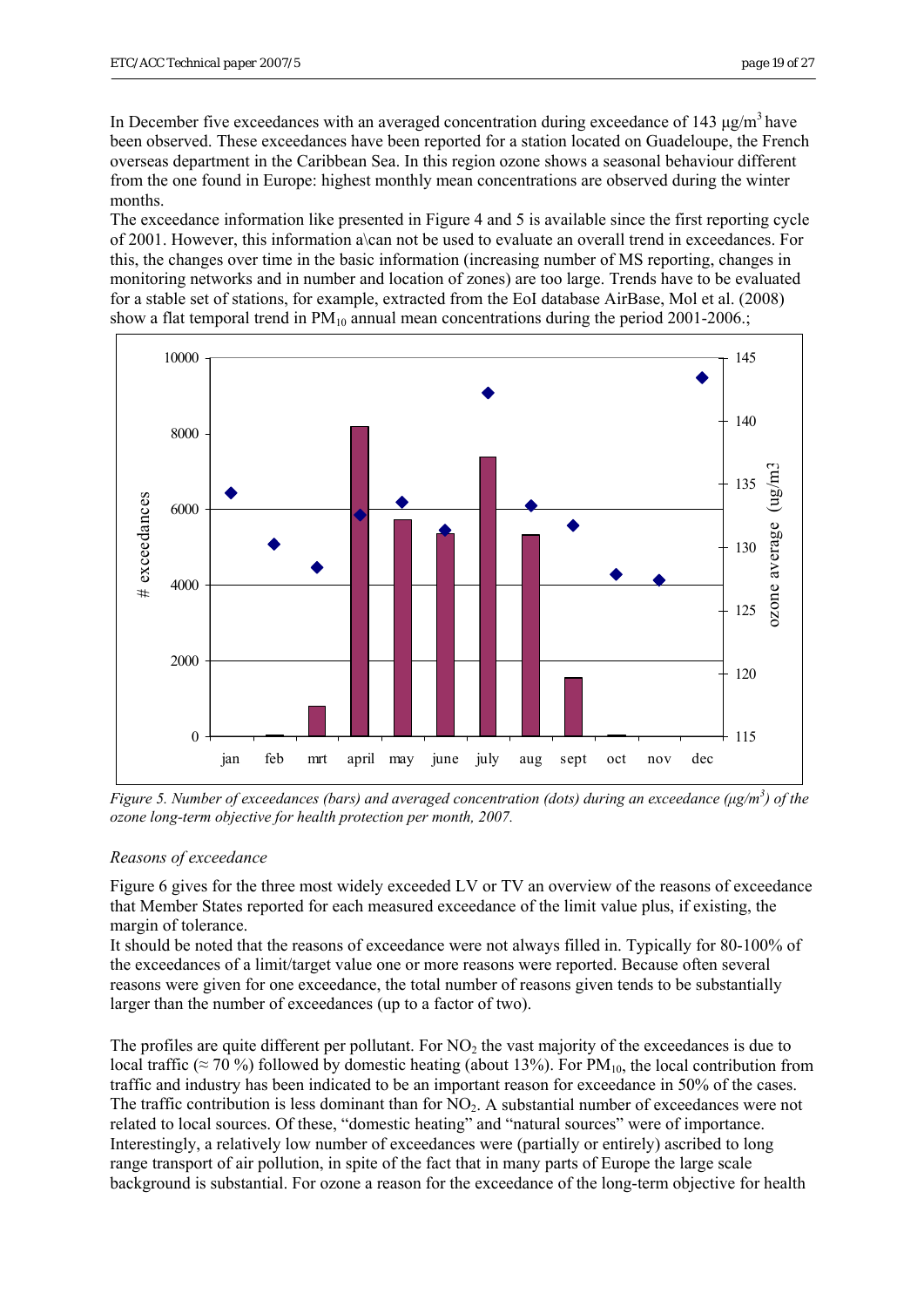protection has been provided only for about one-third of all exceedances. Of the reasons reported, local sources (traffic, industry and power generation) have a share of more than 30%. This is at first sight remarkable, because often local  $(NO_x)$  sources generally tend to decrease the ozone peaks. The cluster "natural sources" accounts for about 20%. The fairly large group "Other than indicated above" consists mainly "Transport from other regions within the country" and 'Local urban sources'.



*Figure 6. Frequency with which a reason for exceedance of a limit value (plus margin of tolerance) or target value was indicated (2007). The detailed set of reasons reported by the Member States has been grouped here into seven clusters.*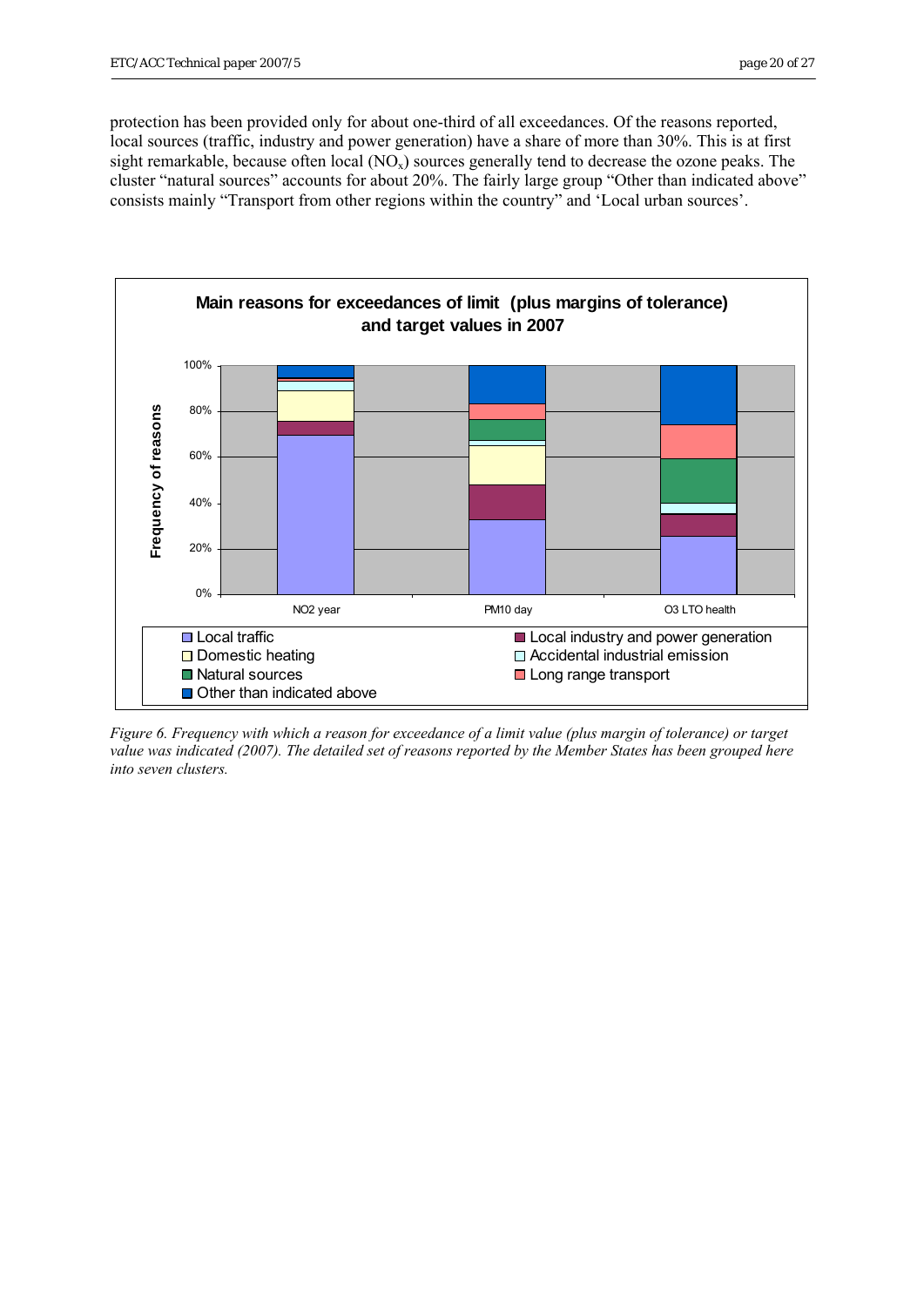# <span id="page-20-0"></span>**5. Measurement methods for particulate matter**

Several measurement methods are in use for  $PM_{10}$  and  $PM_{2.5}$ . The First Daughter Directive specifies the gravimetric method (collection on a filter and gravimetric mass determination) as the reference method and it allows other methods to be used, provided that equivalence with the reference method can be demonstrated. To achieve this equivalence, Member States may apply a correction factor (or correction equation).

In 2007  $PM_{10}$  has been measured at 2455 stations, at a few stations two monitors, either parallel or sequential, have been used. The number of installed monitors is 2486. Figure 7 shows that, in terms of the number of monitoring sites, for  $PM_{10}$  the beta-absorption method is more common (39%) than the oscillating microbalance method (TEOM, in total 32%) in 2007. The new TEOM FDMS monitor fully accounts for the non-volatile and volatile PM fractions. This means the FDMS agrees with the reference method and the use of a 'correction factor' for  $PM_{10}$  and  $PM_{2.5}$  is not needed. However, recent parallel measurements of TEOM FDMS and the gravimetric method made in the Swiss network show that the TEOM results are 10-50% higher than the reference method (R.Gehrig, *PM10: Comparison of TEOM-FDMS with Gravimetry* paper presented during the 12<sup>th</sup> AQUILA meeting, 18/19 November 2008). The ratio between TEOM and reference method may change over the year in an unpredictable way. This may hamper the interpretation of the data. Also when a TEOM FDMS monitor is used, the equivalence with the reference method should be checked continuously. PM<sub>2.5</sub> has been measured at 322 stations using 328 monitors which is marginally more than in 2006 (304 monitors). In the newer and much smaller  $PM_2$ , network the reference method, has a slightly larger share for  $PM_{2.5}$  than for  $PM_{10}$ . TEOM is less frequently used to measure  $PM_{2.5}$ . In a few cases a less commonly used method (TSP or Black smoke measurement with correction, optical techniques) was used. Nearly all  $PM_{2.5}$  measurements are co-located with  $PM_{10}$  measurements.



*Figure 7. Measurements methods for PM<sub>10</sub> and PM<sub>2.5</sub> in 2007.* 

Within Member States there is sometimes a clear preference for a particulate matter measuring method. For  $PM_{10}$  measuring for example, the 'Beta absorption method' is the only method used in Estonia, Greece, Latvia, Lithuania, Malta and Portugal. The 'Oscillating microbalance method' on the other hand is the preferred method used in Cyprus. The reference 'Gravimetric method' is only in three countries applied at more than 50% of the stations: Bulgaria, Ireland and Romania. The general conclusions for  $PM_{2.5}$  are that the same differences occur between countries and there isn't a similarity within countries between  $PM_{10}$  and  $PM_{2.5}$  measuring methods.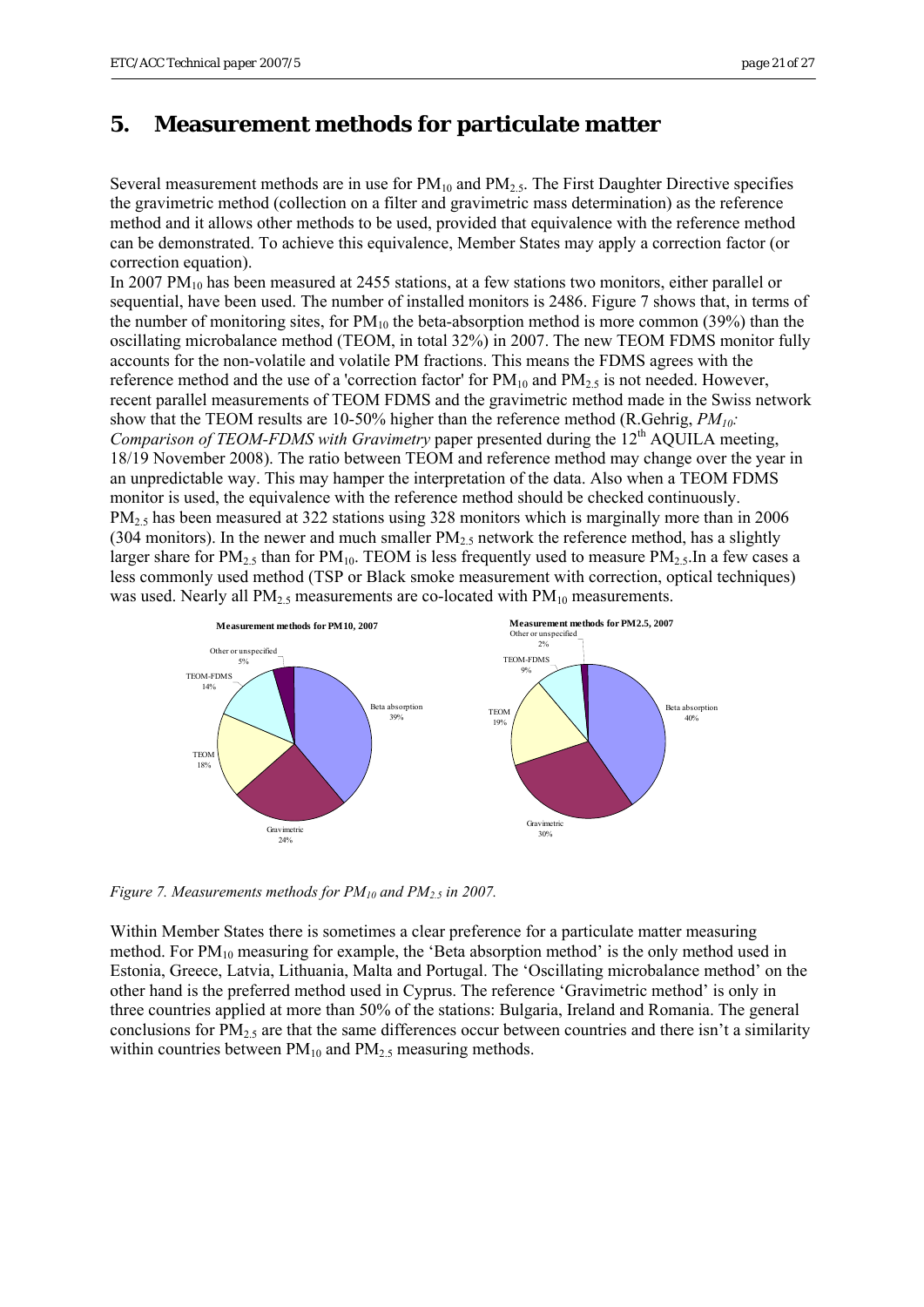# <span id="page-21-0"></span>**6. Overview of PM2.5 measurements**

In order to gather data for evaluating a possible  $PM<sub>2.5</sub>$  threshold, the First Daughter Directive requires that "each Member State shall choose the number and the siting of the stations at which  $PM_2$ , is to be measured as representative of concentrations of  $PM_{2,5}$ " and to report the results of those measurements. Over 2007, 25 Member States reported on  $PM_2$ , data. It is not known whether the remaining two Member States (Luxembourg and the Netherlands) perform PM2.5 measurements as no questionnaire has been received from these countries. In 2006 both MS did not report on PM2.5. Table 7 and Figure 8 summarize the observed data for each of the Member States; only stations with sufficient data coverage (as indicated by the MS) are included. Stations with a measured concentration above 25  $\mu$ g/m<sup>3</sup> (target value to be met in 2010; limit value to be met in 2015) exist in many regions, many of then in central and eastern Europe (CZ, BG, PL and SK).

Figure 9 illustrates the range of  $PM_{2.5}$  concentrations, distinguishing traffic stations (close to busy roads), industrial stations (close to industry) and background stations (influenced by diffuse emissions in the surroundings). Station types are based on the classification reported under the Exchange of Information Decision, as far as the stations could be identified. The difference between the observed levels at different types of stations is statistically almost non-relevant due to large variance within the class. It should be noted that this overlap of ranges does not imply that levels are not increased near industry or traffic; it is more likely that the variability in background levels dominates the ranges. The background stations include urban, suburban as well as rural background stations, which explains the wide range in concentrations observed at the background stations.

| <b>MS</b>              | Number of<br>stations | Averaged<br>Annual mean<br>$(\mu g/m^3)$ | Max of annual<br>mean $(\mu g/m^3)$ | Min of annual<br>mean $(\mu g/m^3)$ |
|------------------------|-----------------------|------------------------------------------|-------------------------------------|-------------------------------------|
| AT                     | $\boldsymbol{9}$      | 19.9                                     | 25.6                                | 16.2                                |
| <b>BE</b>              | 11                    | 18.5                                     | 26.2                                | 13.0                                |
| BG                     | 4                     | 29.0                                     | 41.0                                | 8.0                                 |
| <b>CY</b>              | 2                     | 20.0                                     | 26.0                                | 14.0                                |
| CZ                     | 23                    | 20.7                                     | 36.0                                | 14.0                                |
| <b>DE</b>              | 32                    | 16.2                                     | 26.8                                | 8.0                                 |
| <b>DK</b>              | 1                     | 23.0                                     | 23.0                                | 23.0                                |
| EE                     | 1                     | 10.9                                     | 10.9                                | 10.9                                |
| ES                     | 54                    | 17.1                                     | 29.0                                | 6.0                                 |
| <b>FI</b>              | 6                     | 7.5                                      | 9.5                                 | 5.3                                 |
| <b>FR</b>              | 42                    | 17.7                                     | 36.0                                | 10.0                                |
| GB                     | 7                     | 13.6                                     | 22.0                                | 4.0                                 |
| <b>GR</b>              | 3                     | 30.0                                     | 37.0                                | 20.0                                |
| HU                     | 3                     | 18.7                                     | 24.0                                | 14.0                                |
| IE                     | 1                     | 8.0                                      | 8.0                                 | 8.0                                 |
| $\mathsf{I}\mathsf{T}$ | 27                    | 26.1                                     | 36.6                                | 12.5                                |
| <b>LT</b>              | 3                     | 12.0                                     | 17.0                                | 9.0                                 |
| LV                     | 4                     | 20.5                                     | 24.3                                | 17.9                                |
| MT                     | 3                     | 17.8                                     | 22.7                                | 12.4                                |
| <b>PL</b>              | $\overline{2}$        | 22.5                                     | 25.6                                | 19.4                                |
| PT                     | 14                    | 12.1                                     | 24.0                                | 1.0                                 |
| <b>RO</b>              | $\mathsf 3$           | 31.7                                     | 36.0                                | 23.0                                |
| <b>SE</b>              | 13                    | 10.0                                     | 13.0                                | 5.0                                 |
| SI                     | 3                     | 20.7                                     | 27.0                                | 10.0                                |
| SK                     | 4                     | 21.3                                     | 26.8                                | 12.7                                |
| Total                  | 275                   | 18.1                                     | 41.0                                | 1.0                                 |

*Table 7. Number of PM2.5 monitoring stations, average, minimum and maximum value of the annual mean concentrations per Member State, 2007.*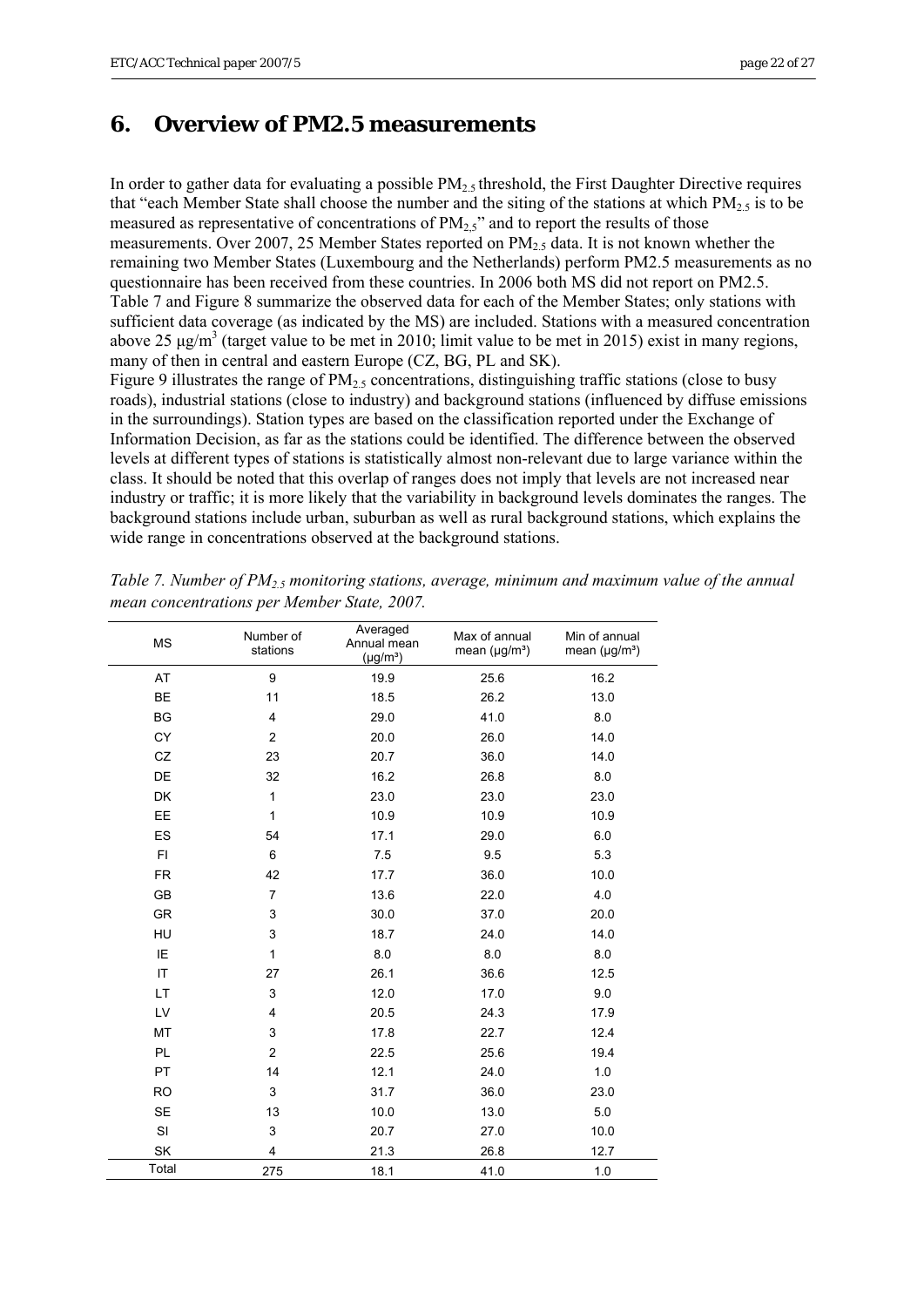

*Figure 8. Annual mean (and maximum / minimum value) PM2.5 concentrations in 2007 per Member State, the red line corresponds to the target value of 25*  $\mu$ *g/m<sup>3</sup> to be met in 2010.* 



*Figure 9. Annual mean (and maximum/minimum value) PM2.5 concentrations in 2007 per station type, the red*  line corresponds to the target value of 25 μg/m<sup>3</sup> to be met in 2010.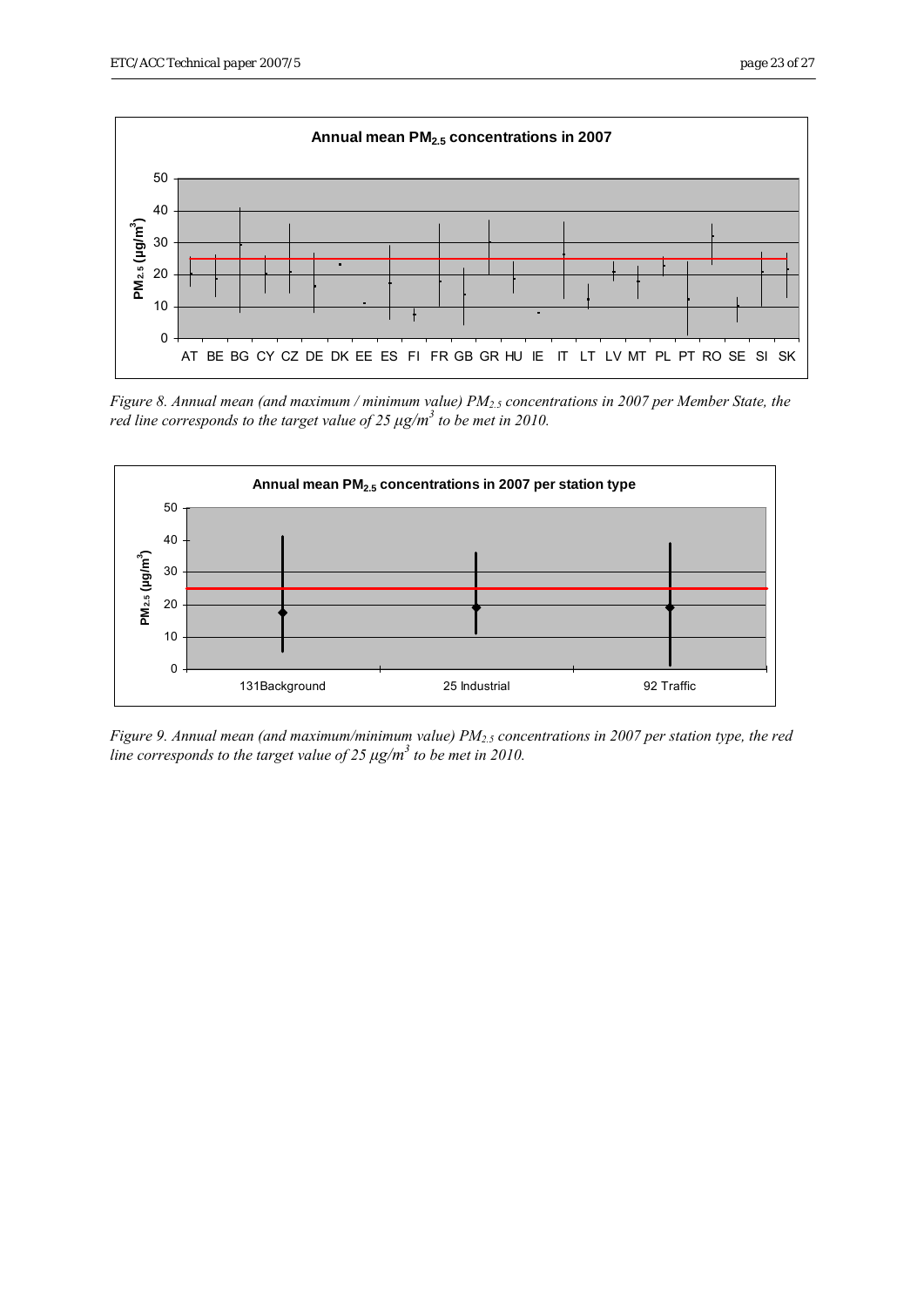1

# <span id="page-23-0"></span>**7. Reporting on 4th DD pollutants**

Voluntary information with respect to the pollutants of the  $4<sup>th</sup>$  DD has been submitted by 14 Member States. The provided information is not always complete.

Eleven MS provided information on zones (see Table 8); the designation of zones in France and Greece has been deduced from the information given in Form 9. The designation of the zones is not yet complete, e.g. Cyprus has not designated any zone for B(a)P; in Sweden zone related to As and Ni are missing. Also with respect to the coverage of the total territory the zoning is incomplete: the Danish zone for B(a)P covers only 1% of the area, the Cd-zone in Sweden covers about 13% of the area. The zones in France cover at least 5% but are certainly not covering the whole territory. For the other MS listed in Table 8 and pollutants the coverage is (nearly) 100%.

The number of monitoring stations used for the assessment of concentrations and the number of stations where other relevant PAH and metals in air and deposition are measured are listed in Table 8. Almost all monitoring stations are also reporting under the EoI decision.

*Table 8. Number of zones and number of operational stations for 4th DD-pollutants.* 

|                   |                |       | zones          |                          |                |                | Monitoring stations |            |       |                |
|-------------------|----------------|-------|----------------|--------------------------|----------------|----------------|---------------------|------------|-------|----------------|
|                   | As             | Cd    | Ni             | <b>BaP</b>               | As             | Cd             | Ni                  | <b>BaP</b> | 5b(a) | 5c(b)          |
| AT                | 11             | 11    | 11             | 11                       | 15             | 15             | 15                  | 17         | 8     | $\overline{2}$ |
| <b>BG</b>         | 6              | 6     | 6              | 6                        | 17             | 17             | 17                  | 16         | 16    | 17             |
| CY                | 1              | 1     | 1              | 0                        | $\overline{2}$ | $\overline{2}$ | $\overline{c}$      |            |       |                |
| CZ                | 15             | 15    | 15             | 15                       | 25             | 25             | 25                  | 23         | 23    | 2              |
| DE                | 66             | 66    | 66             | 68                       | 120            | 120            | 120                 | 102        | 4     | 12             |
| DK                | 3              | 3     | 3              | 1                        |                |                |                     |            |       |                |
| EE                | 4              | 4     | 4              | 4                        | 6              | 6              | 6                   | 6          | 0     | 0              |
| FR <sub>(c)</sub> | 9(24)          | 9(24) | 9(24)          | 1(9)                     | 23             | 23             | 23                  | 12         | 7     | 4              |
| <b>GB</b>         | 44             | 44    | 44             | 44                       | 29             | 29             | 29                  | 17         | 16    | 6              |
| GR(c)             | 0(4)           | 0(4)  | 0(4)           | 0(4)                     | 21             | 21             | 21                  | 21         |       |                |
| ΙE                |                |       |                | $\overline{\phantom{a}}$ |                |                |                     |            |       |                |
| LT                | 3              | 3     | 3              | 3                        | 4              | 4              | 4                   | 4          | 4     |                |
| LV                | $\overline{2}$ | 2     | $\overline{2}$ | 1                        | 4              | 4              | 4                   |            |       | 2              |

(a) Number of stations for the assessment of ambient concentrations of other relevant PAH and metals

(b) Number of stations for indicative measurements of total deposition at background sampling points

(c) Number of zones according to Form 2; in parentheses the number of zones deduced from the information provided in Form 9.

The state of the air quality in the zones in relation to the target values set in the  $4<sup>th</sup>$  DD to be attained by 31 December 2012 is given in Table 9. In six (out of 178) zones in 4 Member States (Austria, Czech Republic Estonia and France) exceedances of the arsenic target value is reported; the highest reported concentration is  $8.5$  ng/m<sup>3</sup> at an industrial station in Austria. Two exceedances in the Czech Republic have been based on model calculations. Local industry is indicated as reason for the exceedances. In addition to the four Member States listed above, data, problems might also be found in Slovakia: according to the EoI submission at an urban background station in Prievidza an annual mean concentration of 7.9 ng/m<sup>3</sup> has been observed in 2006 (Mol et al., 2008). In its Preliminary Assessment Report<sup>[12](#page-23-0)</sup> Finland indicates exceedance of the target value at one of the 11 operational stations. A limited number of Member States provided information on the state of the air quality in relation to the upper and lower assessment threshold (Form 10): concentrations are below the lower assessment threshold (LAT) in 45 of the 53 zones for which information has been given.

The target value of cadmium is reported to be exceeded in 4 of the 178 zones in two Member States. In 47 zones (from the 53 reporting zones) concentrations are below the LAT. The exceedance in CZ is

<sup>&</sup>lt;sup>12</sup> Ilmanlaadun alustava arviointi Suomesssa Arseeni, cadmium, nikkeli, elohopea ja polysykliset aromaattiset hiilivedyt (=PAH-yhdisteet). (Alaviippola, Pietarila, Hakola, Hellen, Salmi). Helsinki 5.7.2006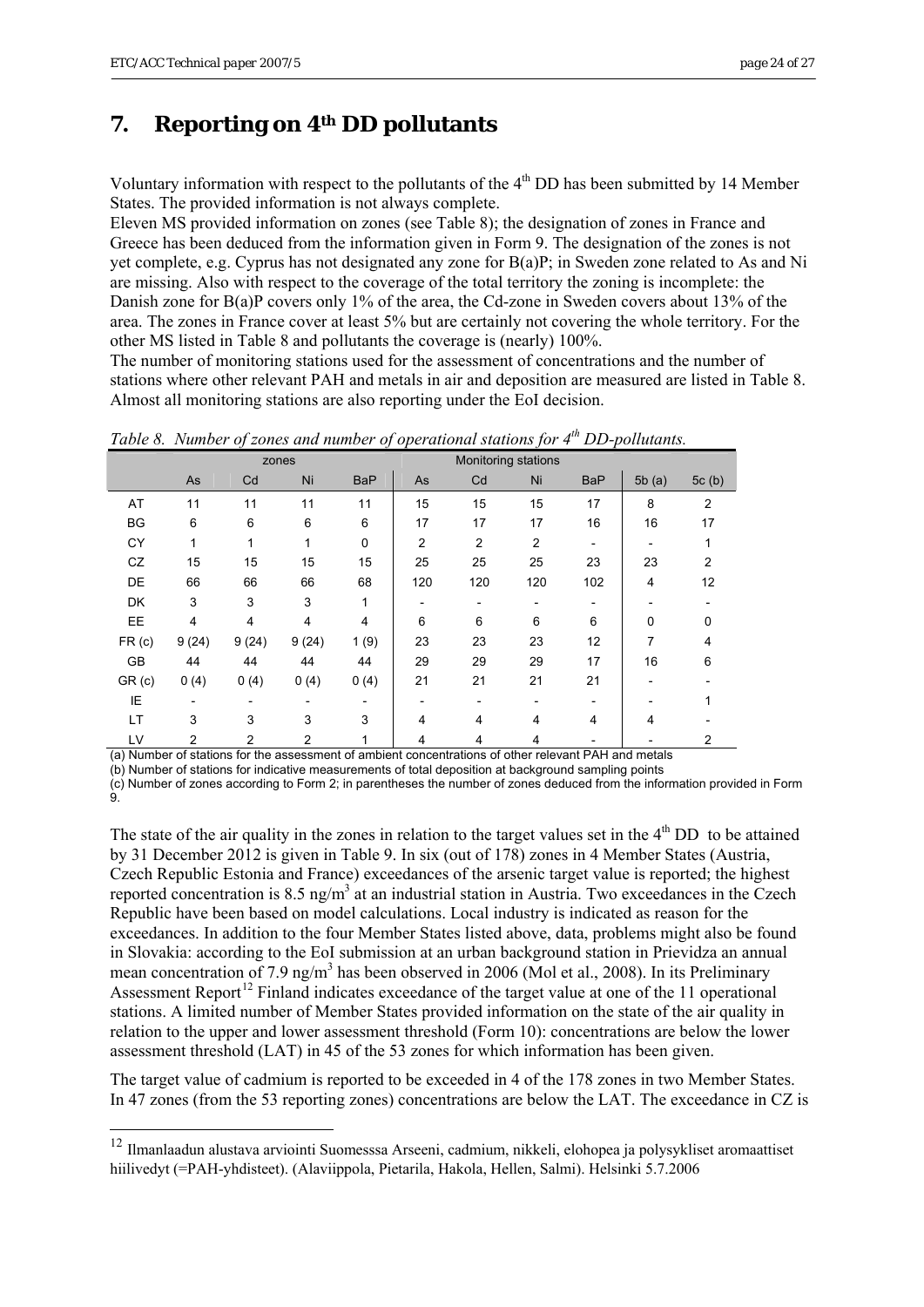<u>.</u>

<span id="page-24-0"></span>based on modelling while the exceedances in Bulgaria have been confirmed by measurements. The highest concentration measured is 17.4 ng/m<sup>3</sup> (more than three times the TV) at an urban background station. Traffic and local industry are the main reason for exceedance. The analysis of the 2006 data (Mol et al., 2008) indicates additional problems in Romania.

The target value of nickel is exceeded in 4 of the 178 zones in three Member States; Form 10 indicates that in 51 of the 53 reporting zones concentrations are below the LAT. For both zones in Germany the exceedances are related to local industrial emissions; the total area of exceedance is estimated to be 14 km<sup>2</sup> with a total exposed population of less than 20000. The exceedance in the United Kingdom has been based on a station that has a data capture of less than 70%. In its Preliminary Assessment Report<sup>12</sup> Finland indicates exceedance of the target value at one of the 8 operational stations.

The largest problems are observed for  $B(a)P$ : in 28 of the 170 zones an exceedance of the target value has been observed. For all zones in the Czech Republic an exceedance, either based on modelling or monitoring, has been reported; it has been estimated that about 45% of the population is exposed to concentrations above the TV. Traffic, local industry and domestic heating are the main reasons. Also the exceedances in Austria (highest observed concentration is 2.3 ng/m<sup>3</sup>) and Bulgaria (max concentration is 4.7 ng/m<sup>3</sup>) are attributed to domestic heating and local industry. In Germany it concerns one 6 km<sup>2</sup>-sized area closed to industry. France and Greece provide no further information on the exceeding zone. In the United Kingdom it concerns one station with an annual mean of 1.2 ng/m<sup>3</sup>. In addition to the Member States listed above, the Preliminary Assessment reports indicate potential problems with meeting the B(a)P target value in Lithuania<sup>[13](#page-24-0)</sup>, Slovenia<sup>[1](#page-24-0)4</sup> and Finland<sup>12</sup>.

|           |                | As             |             |                | Cd          |             |                | N <sub>l</sub>                                                                            |                | B(a)P       |        |                |  |
|-----------|----------------|----------------|-------------|----------------|-------------|-------------|----------------|-------------------------------------------------------------------------------------------|----------------|-------------|--------|----------------|--|
| <b>MS</b> | undef          | $<$ TV         | >TV         | undef          | $<$ TV      | >TV         | undef          | <tv< td=""><td>&gt;TV</td><td>undef</td><td><math>&lt;</math>TV</td><td>&gt;TV</td></tv<> | >TV            | undef       | $<$ TV | >TV            |  |
| AT        | $\overline{2}$ | 8              | 1           | $\overline{2}$ | 9           | $\mathbf 0$ | $\overline{2}$ | 9                                                                                         | 0              | 1           | 8      | $\overline{2}$ |  |
| <b>BG</b> | 0              | 6              | $\mathbf 0$ | 0              | 3           | 3           | $\mathbf 0$    | 6                                                                                         | 0              | 0           | 1      | 5              |  |
| CY        | 0              | 1              | 0           | 0              | 1           | 0           | $\mathbf 0$    | 1                                                                                         | 0              | 0           | 0      | 0              |  |
| CZ        | $\mathbf 0$    | 12             | 3           | 0              | 14          | 1           | $\mathbf 0$    | 15                                                                                        | 0              | 0           | 0      | 15             |  |
| DE        | 0              | 66             | 0           | 0              | 66          | 0           | 0              | 64                                                                                        | $\overline{2}$ | 0           | 67     |                |  |
| DK        | 3              | 0              | $\mathbf 0$ | 3              | $\mathbf 0$ | 0           | 3              | 0                                                                                         | 0              |             | 0      |                |  |
| EE        | 0              | 3              |             | 0              | 4           | 0           | 0              | 3                                                                                         | 1              | 0           | 4      | <sup>0</sup>   |  |
| <b>FR</b> | 0              | 23             |             | 0              | 24          | 0           | $\mathbf 0$    | 24                                                                                        | $\mathbf{0}$   | $\mathbf 0$ | 8      |                |  |
| <b>GB</b> | 0              | 44             | $\Omega$    | 0              | 44          | $\Omega$    | $\Omega$       | 43                                                                                        | 1              | $\mathbf 0$ | 43     |                |  |
| GR        | 0              | 4              | 0           | 0              | 4           | 0           | $\mathbf{0}$   | 4                                                                                         | $\mathbf 0$    | 0           | 1      | 3              |  |
| IE        |                |                |             |                |             |             |                |                                                                                           |                |             |        |                |  |
| LT        | $\Omega$       | 3              | $\Omega$    | 0              | 3           | 0           | $\Omega$       | 3                                                                                         | $\Omega$       | 0           | 3      |                |  |
| LV        | $\Omega$       | $\overline{2}$ | $\Omega$    | 0              | 2           | 0           | $\Omega$       | $\overline{2}$                                                                            | $\Omega$       | $\Omega$    |        |                |  |
| <b>SE</b> | 0              | 0              | 0           |                | 0           | 0           | 0              | 0                                                                                         | 0              | 0           | 6      | 0              |  |

*Table 9. . Summary of exceedance status of zones in EU Member States in 2007 with respect to the target values for arsenic, cadmium, nickel and benzo(a)pyrene.* 

<sup>&</sup>lt;sup>13</sup> Aplinkos oro užterštumo arsenu, kadmiu, nikeliu ir benzo(a)pirenu išankstinis vertinimas atliktas vadovaujantis Europos Parlamento ir Tarybos direktyvos 2004/107/EB reikalvimais. Aplinkos Apsaugos Agentura. Lietuva, 2006.

<sup>&</sup>lt;sup>14</sup> Methods used for the preliminary assessment of air quality with the respect to arsenic, cadmium, nickel and benzo(a)pyrene in Slovenia. Report under Directive 2004/107/EC. Ministry of Environment and Spatial Planning. Letter 3.07.2007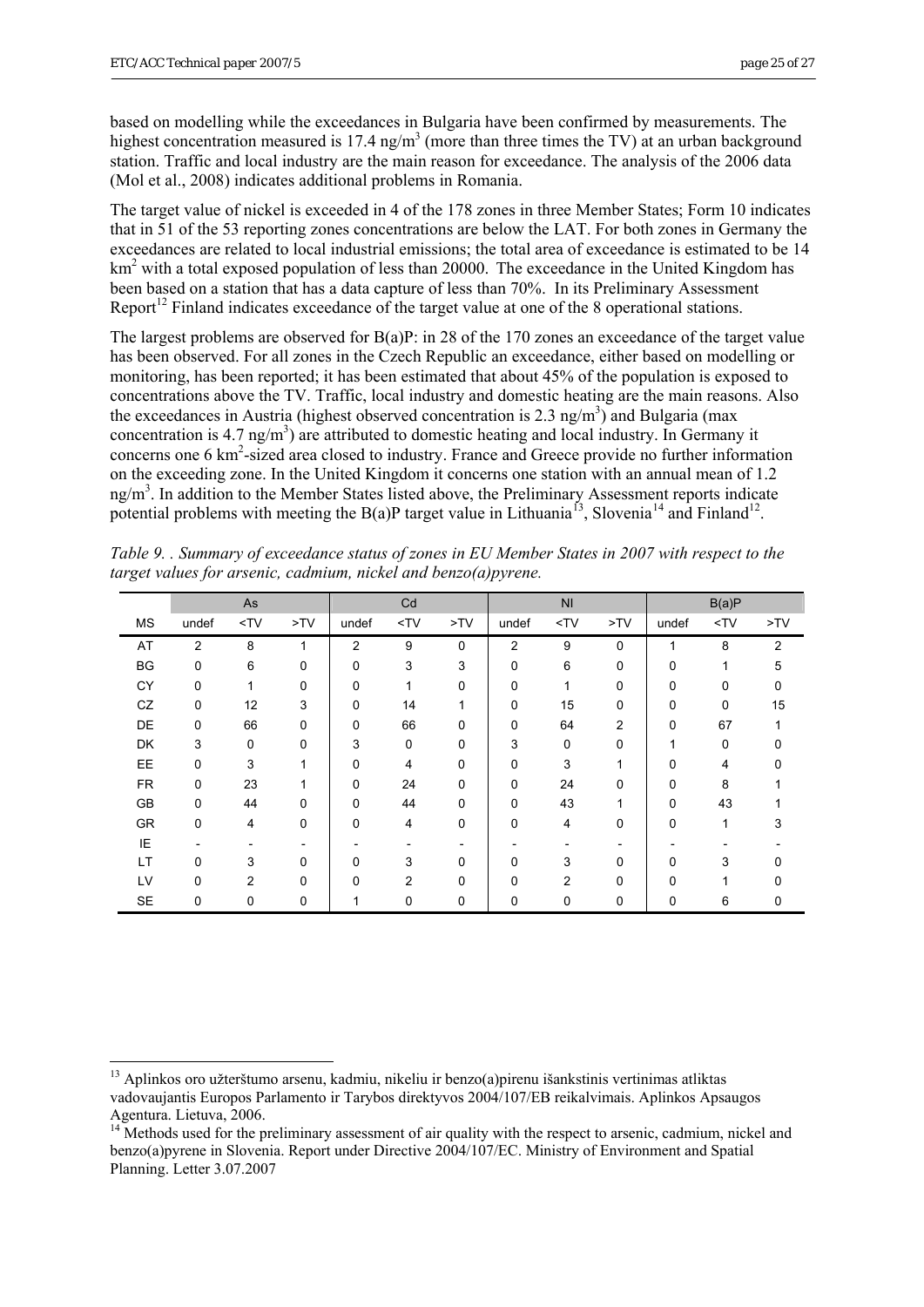# <span id="page-25-0"></span>**References**

- Bessagnet B., Menut L., Aymoz G., Chepfer H., Vautard R. (2008) Modeling dust emissions and transport within Europe: the Ukarine March 2007 event. J. Geophysical Research **113,** doi: 10.1029/2007JD009541.
- EEA (2008) Air pollution by ozone in Europe in summer 2007. EEA Technical report No.5/2008. European Environment Agency, Copenhagen, Denmark.
- Mol W.J.A., van Hooydonk P.R., de Leeuw F.A.A.M. (2008) European exchange of monitoring information and state of the air quality in 2006. EEA-ETC/ACC. ETC/ACC Technical Paper 2008/1. Available at: http://air-climate.eionet.europa.eu/reports
- Vixseboxse E. and de Leeuw F.A.A.M. (2008) Reporting on ambient air quality assessment, 2006, Member States reporting ("The Questionnaire'). ETC/ACC Technical paper 2008/2. European Topic Centre on Air and Climate Change, Bilthoven, the Netherlands.